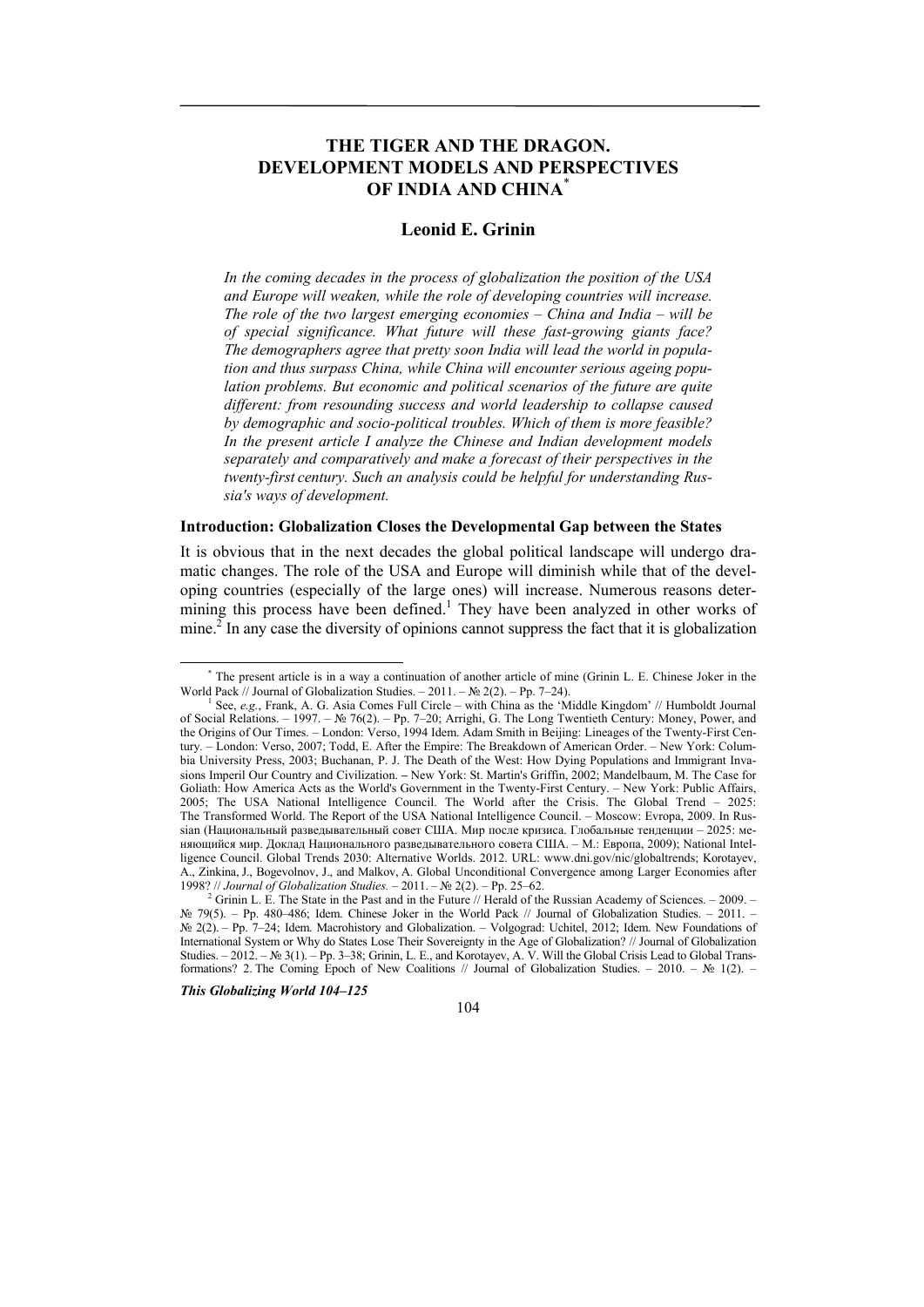that makes this tendency inevitable. Having emerged in the world with a deep developmental gap between rich and poor countries, later it contributed to closing this gap. I think that globalization itself presupposes that developing countries should advance faster than the developed ones, $3$  because it strengthens economic openness which, in turn, brings into effect a kind of 'law of communicating vessels'. As a result, the development of the periphery has accelerated, and that of the core has slowed down.<sup>4</sup> No doubt, this is one of the most significant results in the past two decades. The gap will keep on narrowing (of course, to a certain extent) in the next decades. It will involve economic expansion, as well as poverty reduction and rapid growth of the middle class in the developing countries.<sup>5</sup>

In the 1960s and the 1970s, many economists had no illusions that in the near future the Eastern and South countries would overcome backwardness and depression. They fairly considered those peoples' unwillingness to have a better life as the main obstacle. Poverty did not oppress them; they did not consider it as an unbearable state).<sup>6</sup> Such a mentality is still typical for peoples in the underdeveloped regions, especially in Tropical Africa.

But in many developing countries the situation has changed, and now the inert Third World is turning vibrant. One of the main transformations seems to be the change of life priorities of hundreds million of people who increasingly aspire to break out of poverty and illiteracy to a different life.

Thus, to waken population of poor countries to activity (that demands great efforts for initial modernization and education) appears to be the major obstacle to a breakthrough. When the desire for better living conditions eventually appears in the undeveloped countries, there starts to work a sort of 'engine'. It may lead to a qualitative result (though such a 'Brownian motion' always entails all kinds of iniquities, abnormalities, nonsense, and injustice, *etc.*). Once started, the movement for the better will generate social energy for many decades. Furthermore, if people's and authorities' efforts are consolidated, the emerging synergy may bring a resounding success. That was the case in China, India and a number of other developing countries. In wealthy societies with all their advantages in culture, education and qualification, this resource of development ran short long ago. With the account of population aging, opportunities for rapid development are seeping away. This state of affairs defines the system of globalization 'communicating vessels'. In order to reduce production costs, the developed countries move their capital and production capacities to the developing ones where millions of young people seek for jobs. The engine of the world economic growth, consequently,

Pp. 166–183; Grinin L. E., Korotayev A. V. The Coming Epoch of New Coalitions: Possible Scenarios of the Near Future // World Futures. – 2011. – № 67(8). – Pp. 531–563.

 $<sup>3</sup>$  It is impossible to substantiate this idea within the present article. We hope to do this some other time. But it</sup> is evident that it would be more difficult to narrow the gap without this process. 4

<sup>&</sup>lt;sup>4</sup> Thus, developing countries generally benefit globalization despite all the statements about the growing disparity between developing and developed states. We should note that Jagdish Bhagwati appears to be right when advocating globalization against its critics (Bhagwati, J. In Defense of Globalization. – New York: Oxford Univer $s$ ity Press, 2004).

See, *e.g.*, National Intelligence Council. Global Trends 2030...

<sup>&</sup>lt;sup>6</sup> See, *e.g.*, the book by the Nobelist Myrdal (Myrdal, G. Asian Drama: An Inquiry into the Poverty of Nations. – New York: Twentieth Century Fund, 1968); one can find a similar view in Braudel (Braudel, F. Civilization and Capitalism,  $15<sup>th</sup> - 18<sup>th</sup>$  Century. 3 vols. – New York: Harper and Row, 1981–1984).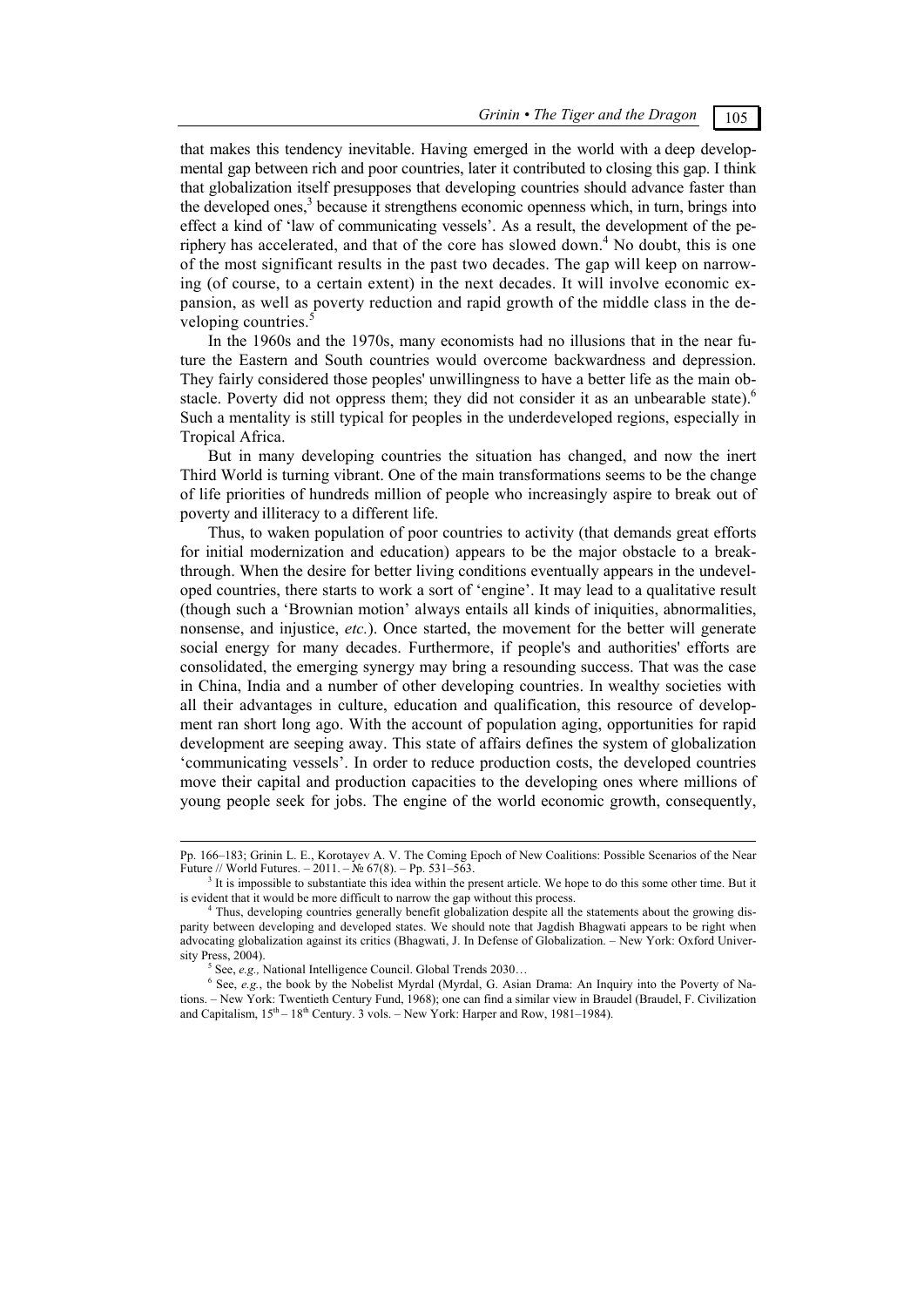moves from the core to the periphery. Thus, the role of developing countries in the world economy (especially in its surplus production) grows.

At present, the role of the two largest economies – China and India – is especially significant, and their impact will continue to grow in coming decades. It is not surprising, as in 2030 these two countries will account for one third of the world population and, perhaps, 35 per cent of world energy consumption.<sup>7</sup> In the present article I analyze the Chinese and Indian development models separately and comparatively. Such analysis allows detecting some commonalities of all the fast growing countries whose joint influence in 2030 will be great as well.

## **1. The Chinese Model. Three Drivers: Investments, Export, and Competition between Provinces**

#### **1.1. The Chinese Model: General and Specific Features. Growth Factors8**

**The East Asian model of economic development.** Many analysts suppose that China generally follows the East Asian development path.<sup>9</sup> This model originated in post-war Japan and then it was implemented in the so-called 'Asian Tigers' – South Korea, Taiwan, Singapore and Hong Kong. Later it spread to South East Asia and to the Pacific Basin.

Despite various peculiarities, the following features of the model are inherent in each country and fully realized in China as well: a) export-oriented economy, especially industry; b) cheap labor force; c) mobilization of foreign investments and creation of favorable business environment, as well as an active import of technology; d) high investment rates (accounting for 30 to 40 per cent of GDP and even more); e) an active participation of a more or less authoritarian state in economic development; f) creation of special economic zones (in China and some other countries).

This model generally provides a high economic growth rate over a long period, while the involvement of capital and technologies allows raising technological level and labor productivity. However, some analysts assume that after per capita GDP in the country reaches \$10,000, China's development rate will slow down as it was the case in Japan and other countries.<sup>10</sup>

**Specific features of the Chinese model.** In comparison with other countries following the East Asian pattern, China has unique (and at the same time fundamental) features of the development model such as enormous population and the greatest (if compared with other countries) role of the state governed by the Communist Party. In China, it is just the great role of the state that provides an extra high savings rate in GDP (see Diagram 1) and makes it possible to invest huge capital and maintain high growth rates.

 $\frac{1}{7}$  See, *e. g.*, BP (British Petroleum). World Energy Outlook 2030. URL: http://www.imemo.ru/ ru/conf/2012/03022 012/03022012\_prognoz\_RU.pdf. – p. 45. 8

For the detailed analysis of the Chinese development model see Grinin. Chinese Joker...

<sup>&</sup>lt;sup>9</sup> See, *e.g.*, Selischev, A. S., and Selischev, N. A. The Chinese Economy in the 21<sup>st</sup> Century. – St. Petersburg: Piter, 2004. – Pp. 166–175. In Russian (Селищев, А. С., Селищев, Н. А. Китайская экономика в XXI веке. – СПб.: Питер, 2004. – C. 166–175); Popov, V. V. Three Drops of Water. The Non-sinologist about China. – Moscow: Delo, 2002. In Russian (Попов, В. В. Три капельки воды. Заметки некитаиста о Китае. – М.: Дело, 2002); Anderson, J. The Economic Growth and State in China. A Lecture // Polit.ru. 2008. URL: http://www.<br>polit.ru/article/2008/07/17/china/. In Russian (Андерсон, Дж. Экономический рост и государство в Китае).

<sup>&</sup>lt;sup>10</sup> See Eichengreen, B. Slowing China // Project Syndicate. 2011. URL: http://www.project-syndicate.org/com mentary/eichengreen28/English; Anderson, J. The Economic Growth …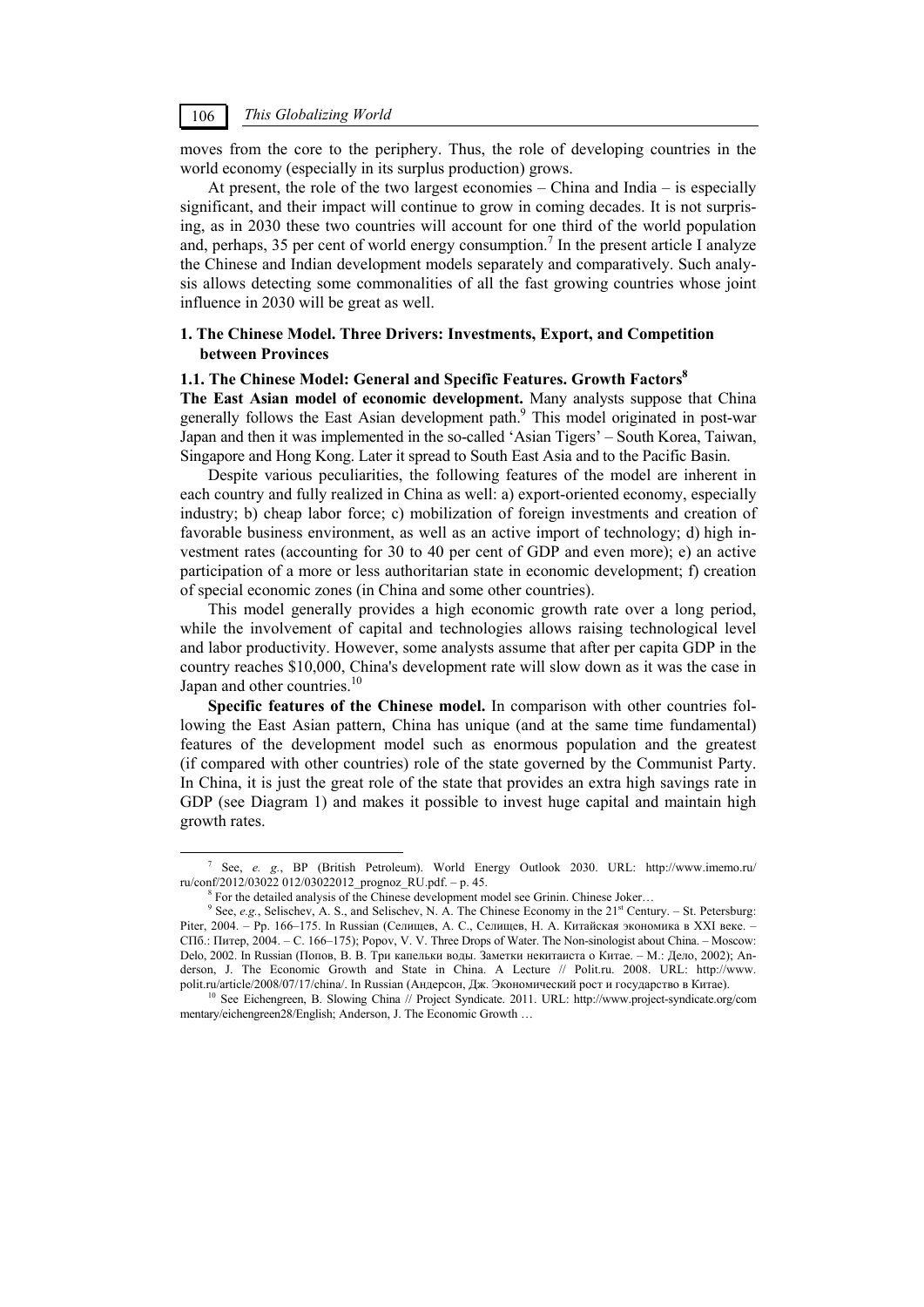The Chinese overseas capital, accumulated mainly in states and administrative districts with the ethnic Chinese populations (Hong Kong, Macao, Taiwan and most of Singapore) also plays an important role. This capital is the source of the vast majority of FDI.

**Factors and sources of China's growth** (at present their potential is depleting, so these factors can also be considered as potential weaknesses).

 A huge pool of cheap labor and the so-called demographic dividend (connected with reducing birth rate and 'young' structure of population). The policy of birth control also reduces expenditures on the growing generation;

 low-cost social policies introduced when there was a young age structure (an opportunity for the state to disregard its obligation with respect to pensions and benefits for a huge part of the population; paid education and medical service for the population; low level of safety at work, *etc.*);

- plentiful supplies of some mineral resources (coal, iron, oil, rare metals, *etc.*);
- 'cheap ecology' (lack of proper care for environmental protection);
- low exchange rate of yuan, favoring export.

**The driving forces of the Chinese development.** *In China a unique system of forces driving development has emerged in which, unlike in developed countries, it is not domestic private capital but foreign business, local authorities of different levels of administrative division and national corporations that play the major role.* 

The role of foreign investors in the Chinese economy is extremely significant, and in this very sector, dealing with foreign capital, a major part of export and innovative goods are produced. China has become the world workshop for the processing of raw materials and for the assembly of finished products. This means that local and foreign manufacturers import into China enormous amounts of raw materials, accessory parts, intermediate goods *etc.* and, after processing or assembling, the finished or semifinished products are exported. This specialization explains the fabulous figures of the Chinese export and import reaching four trillion dollars. There are only few large corporations in the world that are not represented in China. Foreign capital activity is essential to understanding the sources of China's miracle.

As regards a pure Chinese constituent of the miracle, one should point out the special and extremely effective mechanism of state participation for achieving such a high economic growth rate in production development – that is, a strong competition for investments and high annual growth rates at all provincial and local levels.<sup>11</sup> According to the estimates of economist John Lee, domestic investments make up 40 per cent of China's growth, while export sector and foreign direct investments contribute approximately 30 per cent.<sup>12</sup> In my opinion, the successful stimulation of the administrative machinery's interest in economic growth is the key explanation of Chinese development phe-

<sup>&</sup>lt;sup>11</sup> See, Berger, Ya. M. The Results of the Tenth Five-year Plan and the Formation of a New Economic Growth Model // Problemy Dalnego Vostoka. – 2006. – № 3. – Pp.: 14–29; № 4. – Pp. 81–95. In Russian (Бергер, Я. М. Итоги 10-й пятилетки и становление новой модели экономического роста в КНР // Проблемы Дальнего Востока. – 2006. – № 3. – C.: 14–29; 4: 81–95); Idem. The Chinese Economic Strategy. – Moscow: Forum, 2009. In Russian (Бергер, Я. М. Экономическая стратегия Китая. – М.: Форум, 2009). 12 See Berthelsen, J. Is This the China that Can't*? //* Asia Sentinel. *–* 2011. – May, 18. URL:

http://www.asiasentinel.com/index.php?option=com\_content&task=view&id=3200&Itemid=422.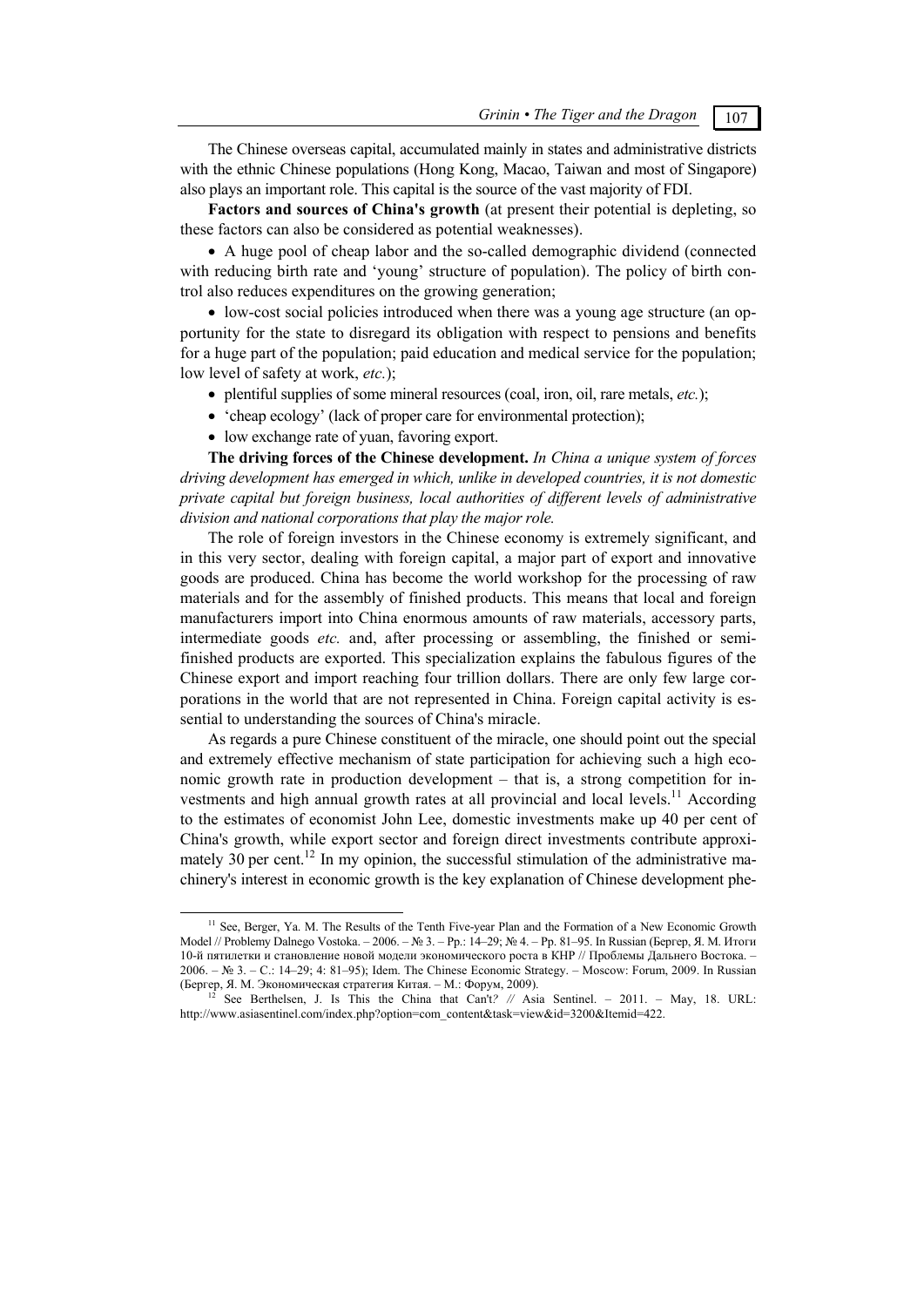nomenon. Another powerful source of growth comprises large-scale (including monopolistic) national corporations, tending to invest their benefit in new projects.

**Limitations and drawbacks of the Chinese model.** In spite of the fact that its technology and innovative level is increasing, the *Chinese economy remains generally extensive,* based on extremely huge resources and capitals involved. At the same time *it still remains: a) too resource-intensive; b) too energy-intensive; c) extremely polluting; and d) too export-oriented.* Despite a proliferation of patents<sup>13</sup> the economy generally remains non-innovative.

The Chinese leaders are quite aware of the drawbacks of the existing developmental model. They continue to set the objectives of its transformation and make some efforts in this direction. Nevertheless, despite a certain progress the results fall short.

### **1.2. Growth Limits**

Within the current model of development the constraints on China's extreme economic growth have clearly shown up.

**1. Scarcity of energy resources and raw materials** sharply manifests as China is unable to supply itself with energy and raw materials any more and depends heavily on import. At the same time, the increasing import of fuel, mineral and other resources drives the world prices which raise the cost of Chinese export products. Within the current unprofitable export-led model the reliance on energy and resources consumption will only increase.

**2. The coming labor shortage and its increasing cost.** Despite high unemployment rates one can also observe labor shortages. After 2013–2016, labor shortage is supposed to gradually increase, while work-force size – to decrease by 2 million people a year.<sup>14</sup> Due to the existing unemployment and number of rural migrants, the labor shortage will not be sharply perceived at once, but even now in some provinces it leads to a continuing rise in wages. With a limited labor force and wage-push, it will be very difficult to maintain rapid growth.

**3. An inevitable appreciation of export production and risk of capital inflow reduction.** The severe restrictions like the costs of energy, raw materials, labor, and other expenditures, a probable revaluation of the yuan and rivalry of the states with cheaper labor force will be an obstacle for sustaining export growth. But once growth decelerates, the investment flow will also decrease, as it is mainly joint ventures with foreign capital participation that are engaged in export. In 2012, one could observe the export growth deceleration and reduction of foreign investments. Foreign direct investment (FDI) in China declined by 3.7 per cent. Moreover, FDI in the production sector

<sup>&</sup>lt;sup>13</sup> See, e.g., The World Bank and the Development Research Center of the State Council of the People's Republic of China. China 2030. Building a Modern, Harmonious, and Creative High-Income Society. Washington, D.C.: International Bank for Reconstruction and Development / International Development Association or the World Bank, 2012 – P. 177; Boeing, P., and Sandner, P. The Innovative Performance of China's National Innovation System. – Frankfurt am Main: Frankfurt School of Finance & Management, 2011. – P. 17; WIPO = World Intellectual Property Organization. Patent Applications by Patent Office, Broken Down by Resident and Non-resident (1883–2010). 2012. URL: http://www.wipo.int/export/sites/www/ipstats/en/statistics/patents/xls/wipo\_pat\_grant\_ from 1883 table.xls; Nasibov, I. Scientific and Technical Potential of China: Results and Development Prospects  $\mathbb{Z}$ Mirovaya ekonomika i mezhdunarodniye otnosheniya. – 2012. – № 10. – Pp. 79–83. In Russian (Насибов, И. Научно-технический потенциал Китая: итоги и перспективы развития // Мировая экономика и международные отношения. – 2012. – № 10. – Pp. 79–83). 14 National Intelligence Council. Global Trends 2030… – P. 15.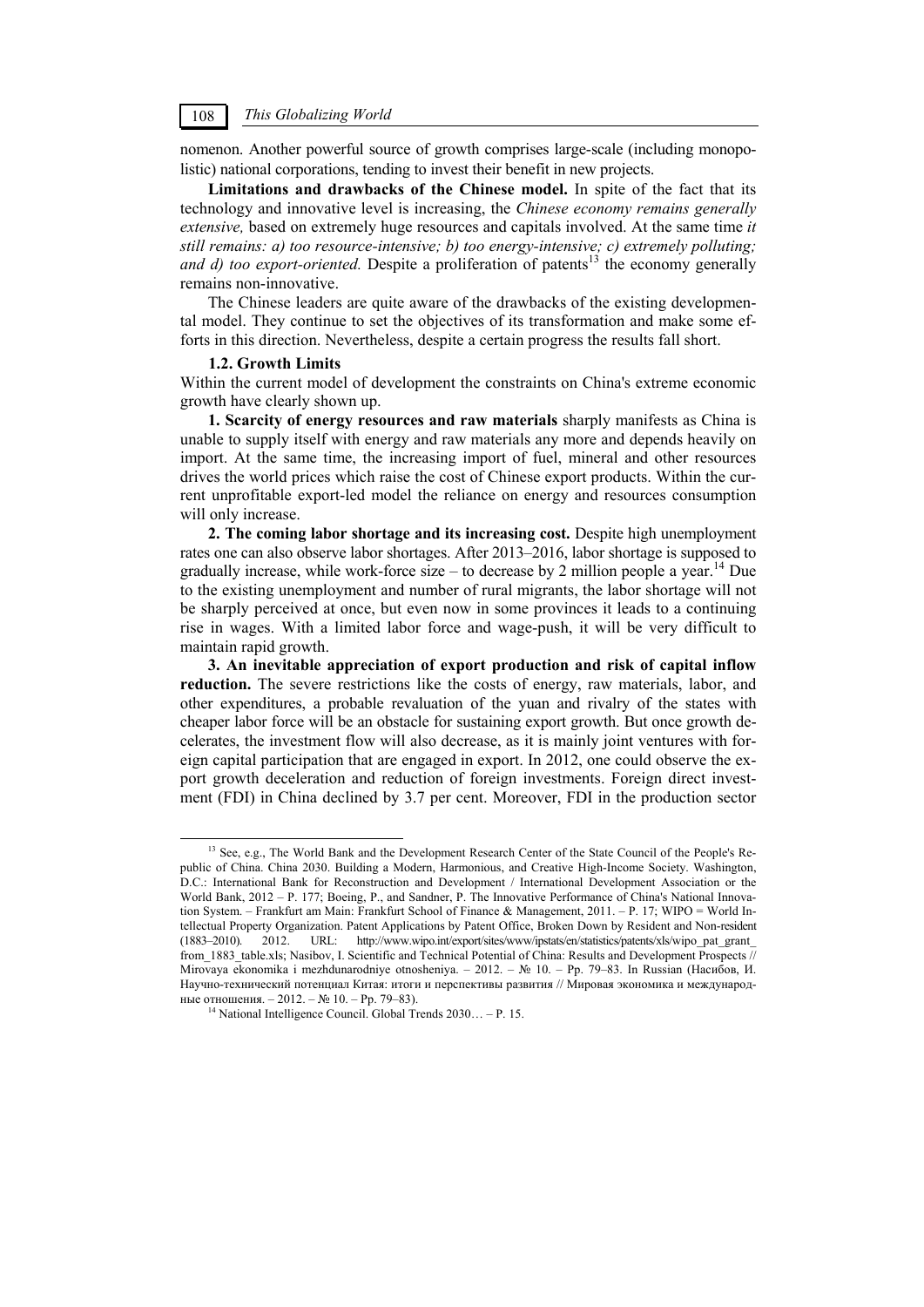fell by 6 per cent.<sup>15</sup> The cause is in the growth of labor cost, protests against environmental pollution and, perhaps, anti-Japanese sentiments, forcing Japanese companies to move out to other countries. This tendency continues in the beginning of 2013.

**4. The decline of return on investment.** Today the investment rate in China approaches and even exceeds 50 per cent of GDP (see Diagram 1). This provides a huge share of growth. Since the early 2000s, the investment return has sharply declined and, despite all efforts, remains generally low. At the same time the burden of maintaining unprofitable facilities and the value of potentially unrecoverable debts is increasing. China has an enormous number of excessive facilities in almost all sectors of its economy. The government quite often forces closures of excessive facilities; nonetheless, their number keeps growing. This results both in wasted expenditures and in excessive competition which reduce profit. Of course, this cannot go on endlessly, and sooner or later the investments will decrease, accompanied by a lower growth rate.

**5. Environment.** China takes the lead in the whole world with respect to water, air and soil pollution, acid rains, and the number of sick people suffering from pollution effects.16 The 12-year plan proposes considerable efforts for a better environment, but the solution to these problems requires huge funding over a long period which will raise the production and export values and affect the growth rate.

**6. The increasing social expenditures.** The population ageing, rising living standards, necessity to maintain social peace and to prevent the development of an extreme gap in living standards and an abnormally high Gini coefficient, $17$  as well as concern for an increase of domestic consumption will lead to the growth of the state's responsibilities. Every year China will have to spend more on social needs; that has already had a certain impact, and in medium- and especially in long-term perspectives it will become a heavy burden.

**7. Growing disproportions and the necessity to restrain the growing inequality and to control inflation** have a severe impact on economic policy and growth rates because they constantly threaten the stability of the Chinese society. A too wide income gap contradicts the very idea of 'building a harmonious society'. Permanent changes of monetary policy in connection with inflation risks also lead to business loss.

**The inevitability of the growth slowdown.** It is difficult to change the existing growth model due to influential forces interested in its maintenance, namely, different authoritative levels and large-scale state corporations. For decades they have made great progress in production expansion as well as in manipulating statistic figures. Moreover, the Chinese bureaucratic and social system is actually unprepared to switch to a new development model. For example, there is the only instrument to avoid overinvestment that every year creates additional excessive capacities in China – the restrictive directives. But this means to tie the provinces' hands, and, in fact, to stop the major engine for growth.

Taking into account the above-mentioned limitations, one can suppose that despite all the Chinese authorities' efforts, the growth rates will gradually decelerate. Even under favorable conditions *within the next three years the growth rate will not exceed 6–7 per* 

<sup>&</sup>lt;sup>15</sup> See Mereminskaya, E. The Epoch 'Made in China' is Coming to an End // Gazeta.ru. – 2013. – January, 17. URL: http://www.gazeta.ru/business/2013/01/17/4929661.shtml. In Russian (Мереминская, E. Эпоха Made in

China завершается // Газета.ru 17.01).<br><sup>16</sup> Zitan, G. The Truth about China's GDP Growth. URL: http://www.theepochtimes. com/n2/china-news/the-<br>truth-about-chinas-gdp-growth-334624.html.<br><sup>17</sup> V<sub>1</sub>, M. Nover Mind the Figur

Yu, M. Never Mind the Fiscal Cliff, China is Headed For a 'Real' Cliff. URL: http://www.theepochtimes.com/ n2/china-news/never-mind-the-fiscal-cliff-china-is-headed-for-a-real-cliff-332318.html.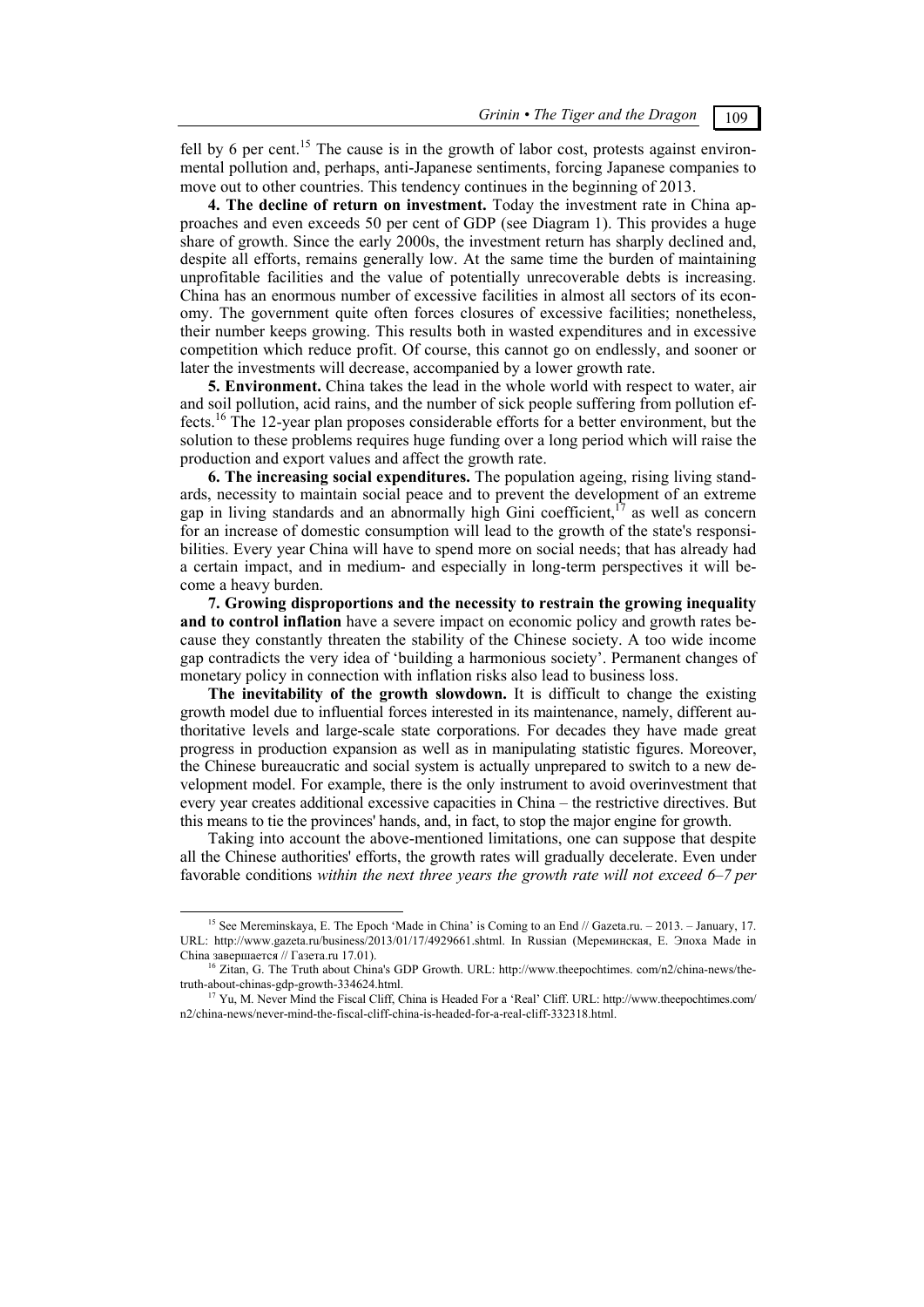*cent.* And after 2016, it will fall to 4–6 per cent. Although, objectively speaking, such a deceleration can be considered positive for China, the Chinese government has a very different view.18

#### **2. The Indian Model: A Synthesis of Three Worlds**

#### **2.1. The General Description of the Model**

The Indian model substantially differs both from the East Asian pattern in general and from the Chinese one in particular. It bears no resemblance to any other model; this is a peculiar type of development model. India has a unique social and cultural setting. All its aspects are specific, starting from the fact that the subcontinent lies on a separate tectonic plate. For example, India's attitude with respect to cultural globalization differs in essential ways from that of China's. China's government attempts to control diverse global influences, especially the cultural ones.<sup>19</sup> India is much more open. This country itself is an exporter of a number of different cultural patterns, which have become the heritage of the world, for example, yoga, meditation, Tantrism, *etc.*<sup>20</sup>

**A unified and controversial transitional society.** India is a world with a population surpassing that of some continents. In political terms it is founded on the principles of modern national federal state, and at the same time represents a model of a multicultural world where diverse religions, ethnic groups, classes and castes coexist. With respect to cultural, linguistic and religious diversity, India trails only Africa. For almost seven decades, India has been actively transforming from an agrarian, patriarchal and almost illiterate society to an urban, industrial and information-oriented one. Today India is actually an integration of several types of social systems. That said, the old agrarian system, adherent to caste ranking and community structure, on the one hand, provides the modern system with a steady social energy resource in the form of an abundant labor force. On the other hand, the traditional system becomes a source of major problems, as Indians themselves now consider poverty, illiteracy and lack of qualification incompatible with modern standards.

In short, we observe a great transitional economy with distinct contrasts. In particularly, a high educational level and a large share of high-skilled specialists coexist with hundred millions of illiterate people; a large middle class (which is not characteristic of all emerging economies) – with mass poverty. Perhaps, one fifth of the population already lives close to the European standards, but a huge part of India's population lives below the poverty line (this line is set too low at that). Of course, there are strong regional imbalances. A true (not imitation) and established democracy – quite a rare case for the Third World countries – goes together with high (for similar states) corruption and inequality. The European-style democracy and the middle class, consisting mainly of graduates, go hand in hand with specific Indian prejudices, including those connected with caste system.

<sup>&</sup>lt;sup>18</sup> In my opinion, the development model cannot be changed if at the same time to pursuit the extreme growth rates at any cost. To change the pattern, one should slow down in order not to swerve. If unchanged, the model raises a possibility for a deep crisis in the future. That is why the growth rates deceleration, though causing problems and social discontent, is a better alternative to a structural crisis.<br><sup>19</sup> Yan Yunxiang gives an adequate definition for this phenomenon – 'the controllable globalization' (Yan

Yunxiang Managed Globalization. State Power and Cultural Transition in China / Many Globalizations: Cultural Diversity in the Contemporary World // Ed. by P. Berger and S. Huntington. – Oxford: Oxford University Press, 2002.

<sup>&</sup>lt;sup>20</sup> For details see Srinivas, T. 'A Tryst with Destiny'. The Indian Case of Cultural Globalization / Many Globalizations: Cultural Diversity in the Contemporary World // Ed. by P. Berger, and S. Huntington. – New York: Oxford Universityб 2002. – Pp. 89–117; Mondal, S. R. Interrogating Globalization and Culture in Anthropological Perspective – the Indian Experience // Journal of Globalization Studies. – 2012. – № 3 (1). – Pp. 152–160.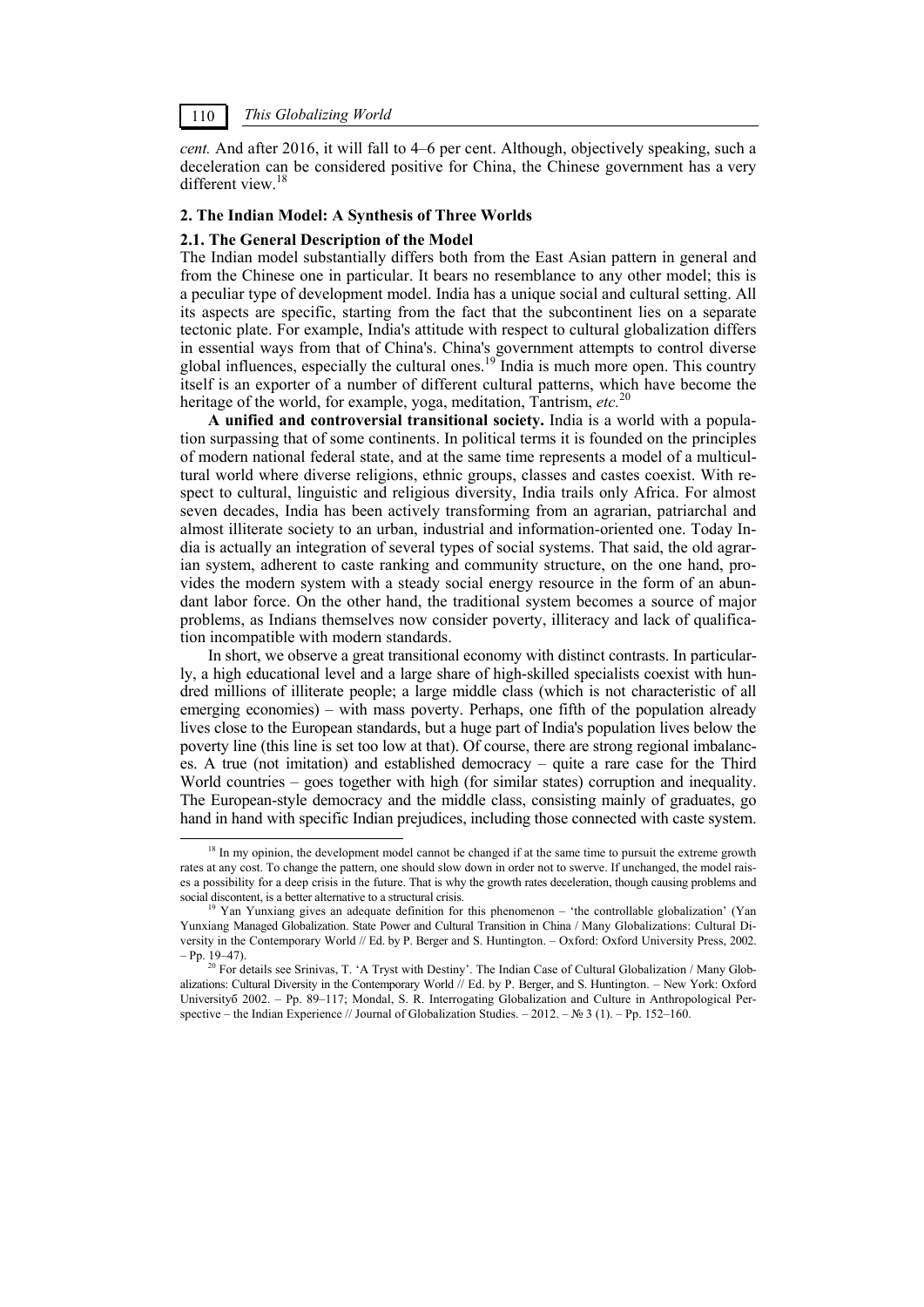At the same time, it is the caste traditions that serve as an important damper to suppress discontent with social inequality. The caste system preaches that inequality is a natural state and people belonging to different castes should live in different ways. That is why an ultimate decay of caste's ideology and psychology can lead to increasing social tensions.<sup>21</sup> Today the number of people belonging to the lowest castes and tribes is much more than 250 million.22 The share of the poor among them is especially large.

All these and other issues (which are discussed later on) represent the current challenges as well as threats to India's future. Nevertheless, one can hope that the country will cope with them so that they would not be the source of irreparable perturbations.

#### **2.2. Three Worlds Combined in a Single Model**

Contrasts are typical for all fast emerging countries with a transition economy. But India has its own distinct feature. I would rather call it 'a combination of three worlds'. The matter is that India's model is a peculiar and still a harmonic mixture of important features of the developed capitalist, socialist and developing countries, that is of all three worlds (the First, the Second and the Third one) of the modern world map.<sup>23</sup> In my opinion, no other country has such a unique combination, which in many respects determines the peculiarity of the Indian development model. Let us consider it in detail.

It is clear that *the Third World* is associated with poverty and population pressure that drives young people to leave villages for cities. The share of peasants in India's demographic structure is still dominant, the shortage of land and gradual growth of labor productivity in farming generate rural overpopulation, poverty and high unemployment rates. One should also mention widespread adult illiteracy especially among females (see Table 1). $^{24}$  The Indian ethnic and civilizational peculiarity, including a modern version of community self-government in villages (officially these self-governing bodies are called 'panchayats') and vivid remnants of the caste system, is also important.

*The Second World* manifests in an active state policy in the sphere of infrastructure and economic development on the basis of five-year plans. The state regulates economic activity and social life. It results, for instance, in supporting small business through regulation, licensing and setting quotas, in the protection of workers' rights by special laws, in attempts to provide the peasants with minimal means of subsistence (*e.g.,* through their involvement in paid public works, including land reclamation), quotas for women and members of lower castes in representative self-government bodies and so on. Here one should also mention the vigorous struggle against poverty and illiteracy, as well as efforts in demographic regulation.

*The First World.* The positive features of the First World (which imply democratic traditions and high level of development) are uncommon for developing countries.

 <sup>21</sup> See, *e.g.,* Khoros, V. G. Civilization Factors of Development in Modern India // Mirovaya ekonomika i mezhdunarodniye otnosheniya. – 2009. – № 3. – P. 93. In Russian (Хорос, В. Г. Цивилизационные факторы развития в современной Индии // Мировая экономика и международные отношения. – 2009. – № 3. – С. 93).<br><sup>22</sup> Yurlov, F. From Colonial Dependence to Developing State // Aziya i Afrika segodnya 2007. – № 9. – P. 9.

In Russian (Юрлов, Ф. От колониальной зависимости – к растущей державе // Азия и Африка сегодня. – 2007. – № 9. – C. 9).<br><sup>23</sup> The Second (that is the socialist) World, though having reduced its representation, still persists in some

Asian countries and (in some spheres) in the CIS countries and also in Europe. It is worth noting that, according to the constitution, India is officially named a *socialist* secular democratic republic.

<sup>&</sup>lt;sup>24</sup> The law on universal primary education for children has already been passed. But there are many problems here.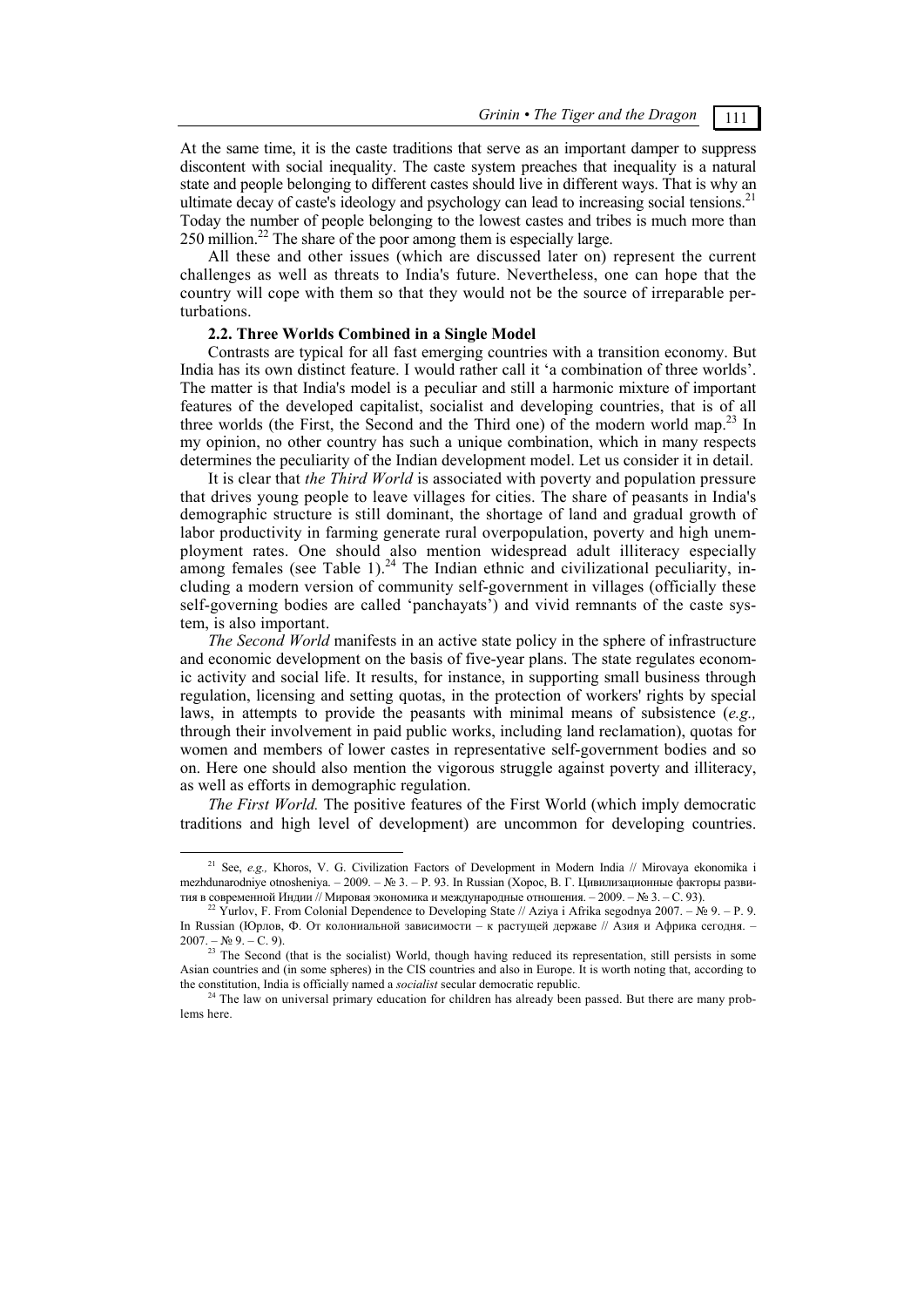Meanwhile, India is considered a well-established democracy; it has a mature institution of private property and other important institutions of non-state economy such as large private corporations and financial market. The social stratum of self-employed people and high-skilled specialists engaged in private business has also been formed. Some of these features were introduced already in the colonial period. At present other peculiarities supplement them, including achievements in the field of innovations and fundamental science. India has the third largest scientific and technical labor force in the world. About 200 of the Fortune 500 companies use Indian software services.<sup>25</sup> Alongside with China, India has its own space program.26

There is no such a singular combination of three worlds in any other developing country. China combines only two worlds: the Third and the Second one. The features of the First world are only emerging on the basis of the Western technology. In Asia, even in the former provinces of British India (such as Pakistan and Bangladesh), democracy can hardly take roots. We can speak about a kind of combination of three worlds in some Latin American countries (especially in Argentine, Chile or Mexico), with the qualification that the institution of private property was formed there long ago. As for Mexico, its development is a result of its active relations with the USA. But the level of democracy there is much lower than in India, and the number of high-tech specialists is quite limited.

In my opinion, the synthesis of the three worlds gives advantages to India in terms of adjustment to different phenomena (see below).

*For the purposes of this article it is very important to view all achievements, advantages and problems through the lens of an Indian harmonic combination of the three worlds.* Firstly, *the features of the First World* manifest in India's economic structure with its prevailing services sector (including high-tech services) as is the case in developed economies.<sup>27</sup> Secondly, they are evident in its export structure where the high-tech services also predominate.

*The features of the Second World* result among regulations and other things in government's plans of economic transformation, in particular, in the development of innovative industries, agricultural productivity growth, infrastructure and medicine development.<sup>28</sup> *The features of the Third World* constantly show up while in the field of demographic resources they will even sharpen.

<sup>&</sup>lt;sup>25</sup> O'Neill, J., and Poddar, T. Ten Things for India to Achieve its 2050 Potential. Global Economic Paper No. 169. – New York: Goldman Sachs, 2008; Planning Commission (Government of India) Eleventh Five Year Plan 2007–2012. – New Delhi: Oxford University Press, 2008. – Vol. 3. P. 251.<br><sup>26</sup> It is important to mention that according to the government (Planning Commission... Vol. 3: 251), the un-

precedented progress in IT-technology was achieved through the realization of the Government Resolution on software technology parks which was adopted in 1993 (Software Technology Parks) (*Ibid.*: 255–256).

<sup>&</sup>lt;sup>27</sup> In the GDP structure services account for 59 %, industry – 27 %, agriculture – 14 %. At the same time, the industry's share remains the same for 30 years, while the services sector considerably increased at the expense of agriculture declining share.<br><sup>28</sup> Planning Commission (Government of India). Faster, Sustainable and More Inclusive Growth. An Ap-

proach to the Twelfth Five Year Plan (2012–17). – New Delhi: India Offset Press, 2011.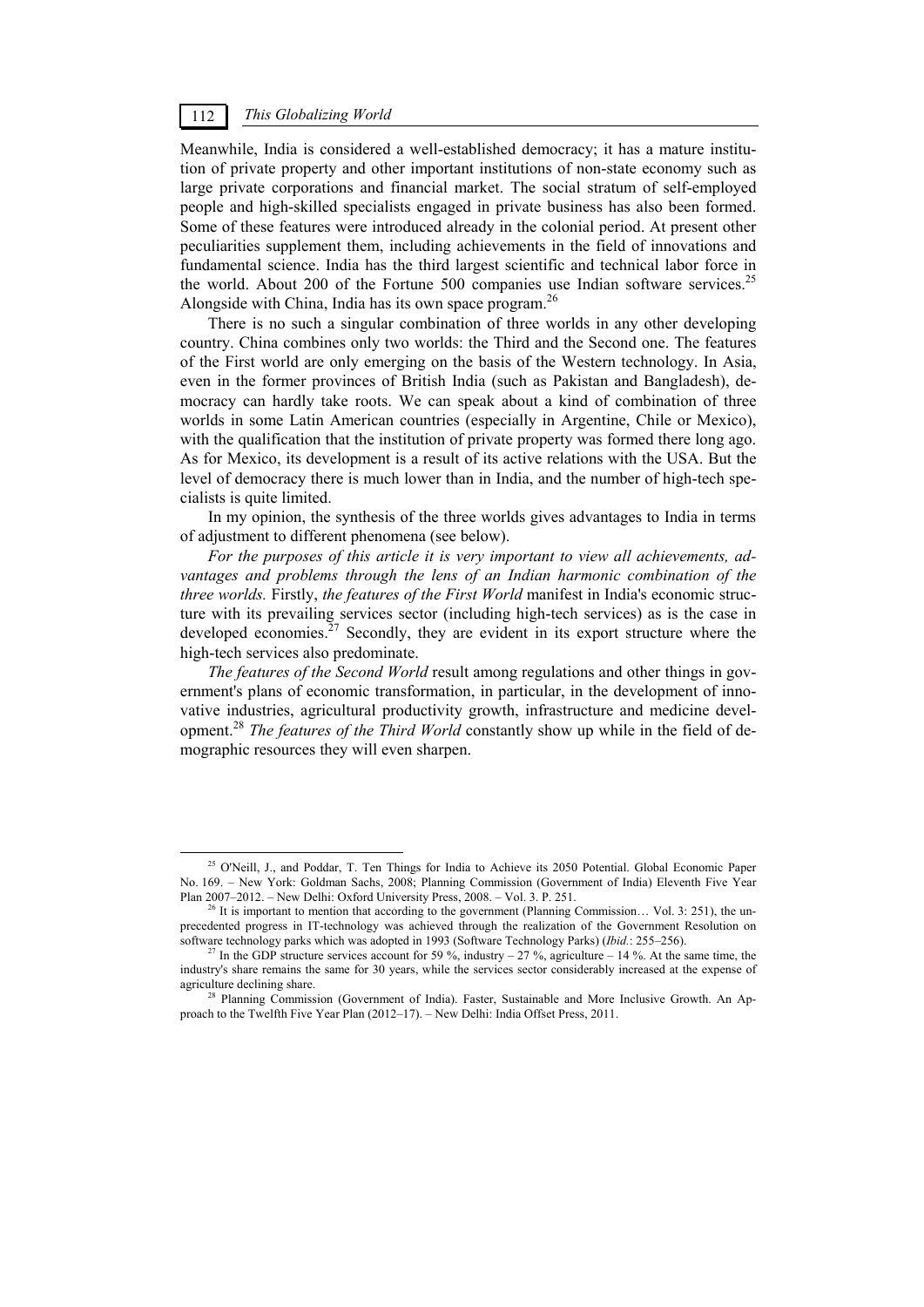*Table 1* 

|       | <b>Both sexes</b> |             |  |  |  |  |  |  |  |
|-------|-------------------|-------------|--|--|--|--|--|--|--|
|       | 2000              | 2010        |  |  |  |  |  |  |  |
| China | 90.9              | 94.3        |  |  |  |  |  |  |  |
| India | 61.0(2001)        | 62.8 (2006) |  |  |  |  |  |  |  |
|       |                   |             |  |  |  |  |  |  |  |
|       |                   | Female      |  |  |  |  |  |  |  |
|       | 2000              | 2010        |  |  |  |  |  |  |  |
| China | 86.5              | 91.3        |  |  |  |  |  |  |  |
| India | 47.8 (2001)       | 50.8 (2006) |  |  |  |  |  |  |  |
|       |                   |             |  |  |  |  |  |  |  |
|       | Male              |             |  |  |  |  |  |  |  |
|       | 2000              | 2010        |  |  |  |  |  |  |  |
| China | 95.1              | 97.1        |  |  |  |  |  |  |  |
| India | 73.4 (2001)       | 75.2 (2006) |  |  |  |  |  |  |  |

### **Adult literacy rate (% of people ages 15 and above)**

*Source*: ADB (Asian Development Bank) 2012. *Key Indicators for Asia and the Pacific 2012.* 

#### **2.3. Characteristics, Peculiarities, and Advantages**

**The main features and purposes of state economic policy.** The role of the state in India's economic growth is significant (but the state intervenes in quite a different way than it does in China), so it makes sense to consider some of its aspects. The Indian state initially aimed at creating a powerful economy and pursuing social policy. That is why most objectives as well as the means for their achievement (governmental planning and investments, control and regulations) remain consistent. However, in the course of time, especially after the 1991 reforms, the attitude to foreign investments drastically changed. In addition, the problem of growth acceleration was solved and a breakthrough in India's export potential was achieved. As a result, according to the WTO data, India's openness ratio is about 30 per cent,<sup>29</sup> it is several times larger than it was in the 1970s. And the contribution of foreign trade to India's total GDP is growing. It has considerably come close to the share of international trade in the Chinese  $GDP^{30}$  However, India's dependence on the world economy is also increasing.

The state's main economic objectives and the means for their achievement are as follows:

1. Achievement of high economic growth rates (up to 8–10 per cent per year) by means of: a) federal and regional planning and government investments; b) infrastructure improvement; c) attraction of FDI; d) development of high technologies; e) development of the education sector; f) import substitution and creation of necessary economic sectors; g) export promotion; h) other measures.

 <sup>29</sup> See The Ministry of Economic Development of the Russian Federation. India. Foreign Economic Activity*.*  URL: http://www.ved.gov.ru/exportcountries/in/about\_in/ved\_in/.<br><sup>30</sup> See Syed, M., and Walsh, J. P. The Tiger and the Dragon // Finance & Development. – 2012. – № 49(3).

URL: http://www.imf. org/external/pubs/ft/fandd/2012/09/syed.htm.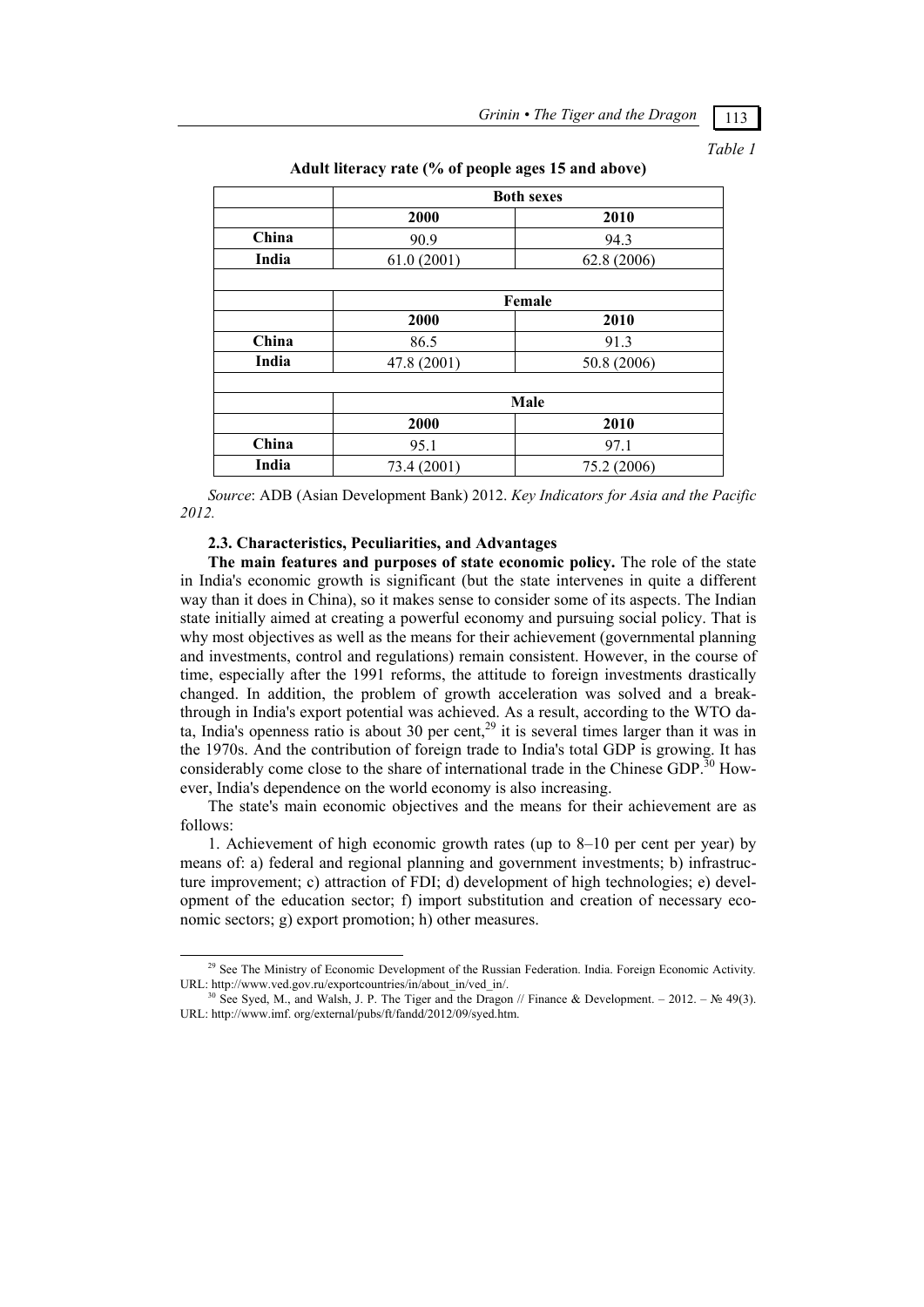2. Support for small business and the peasantry through restrictions on large-scale business and foreign capital, different privileges, organization of public works *etc.* In addition, in India such support combines with recognition of corporate giants' special role and necessity to attract foreign investments. Thus, for instance, large foreign retailers cannot expand today, because there are fears that they will drive out small traders. But they are likely to enter the Indian market under certain conditions.

3. Fight against poverty and illiteracy.

**The general description of the model.** The modern Indian development strategy has many features similar to those of other more or less successful emerging economies. At the same time there are some indigenous features that will be scrutinized below. In the present section I will try to formulate and comment the most important characteristics of the Indian development model.

The main features of the Indian economic model are the following:

1. The large role of the state in all spheres which, however, has diminished since 1991.31

2. The state control over banking sector and quite strict currency regulations, which are gradually loosening.32

3. The large role of large multi-sectoral private and state companies which coexist with abundant (up to 45–50 million) small and smallest businesses in industry and especially in services.33

4. Predominance of the services sector, including financial and other ones, in the economic structure (see paragraph 5), accompanied with a rapid growth of industry.<sup>34</sup>

5. Large export high-tech sectors and professional services (information and communication technology (ICT), software engineering, outsourcing) which allowed India to occupy a special place in international labor division.<sup>35</sup>

дели экономики).<br><sup>34</sup> Ministry of Finance. Economic Survey 2009–2010. – New Delhi: Ministry of Finance, Government of In-<br>dia, 2010; Braghina, E. A. Take-off in Indian...; Malyarov, O. V. Independent India...

<sup>&</sup>lt;sup>31</sup> See Vijay Joshi, and Little, I. M. D. India's Economic Reforms, 1991–2001. – Oxford: Oxford University, 1996; Malyarov, O. V. Independent India: Evolution of Socioeconomic Model and Economy Development. 2 vols. Vol. 1. – Мoscow: Vostochnaya literatura, 2010. In Russian (Маляров, О. В. Независимая Индия: эволюция социально-экономической модели и развитие экономики: в 2 кн. Книга 1. – М.: Вост. лит., 2010); Braghina, E. A. Take-off in Indian / Modern Problems of Development. Materials of Theoretical Seminar at the Institute of World Economy and International Relations, the Russian Academy of Sciences // Ed. by V. G. Horos. Pp. 123– 140 – Moscow: Russian Academy of Sciences, 2010. URL: http://www.kavkazoved.info/images/myfls/files/ razv2010.pdf. In Russian (Брагина, Е. А. Take-off по-индийски / Современные проблемы развития. Материалы теоретического семинара в ИМЭМО РАН // ред. В. Г. Хорос, с. 123–140. – М.: ИМЭМО РАН); Mahajan, A., Datt, G., and Sundharam, K. P. M. Indian Economy. 67 ed. – New Delhi: S. Chand & Company, 2011. <sup>32</sup> Malyarov, O. V. Independent India…

<sup>33</sup> See Braghina, E. A. Take-off in Indian…; Malyarov, O. V. Independent India…; The Main Components of Indian Economic Model. URL: http://www.webeconomy.ru/index.php?page=cat&cat=mcat&mcat= 154&type=news&top\_menu=&sb=120&newsid=882. In Russian (Основные составляющие индийской мо-

See, for example, Dahlman, C., and Utz, A. India and Knowledge Economy: Leveraging Strengths and Opportunities. – Washington, D.C.: World Bank, 2005; Dossani, R. India Arriving: How This Economic Powerhouse is Redefining Global Business. – New York: AMACOM, 2008; Raychaudhuri, A., and De, P. International Trade in Services in India: Implications for Growth and Inequality in a Globalizing World New. – Delhi – Oxford: Oxford University Press, 2012; Cong Liang. Insights from the Comparison…; on outsourcing see Ashmyanskaya, I. India and Global Outsourcing, or 'Bangalorization' of World Economy // Aziya and Africa segodnya. – 2007. – № 1. – Pp. 6–10. In Russian (Ашмянская, И. Индия и глобальный аутсорсинг, или «бангалоризация» мировой экономики // Азия и Африка сегодня. – 2007. – № 1. – Pp. 6–10); Idem. Outsourcing: New Horizons for Global Economy // Aziya i Afrika segodnya. – 2008. – № 1. – Pp. 18–22. In Russian (Ашмянская, И. Аутсорсинг: новые горизонты для глобальной экономики // Азия и Африка сегодня. – 2008. – № 1. – C. 18–22). In 2000–2006, this sector grew more than four times: from 7 to 30 billion dollars (Idem 2007: 7). Whereas in 1999 it amounted to 1.2 per cent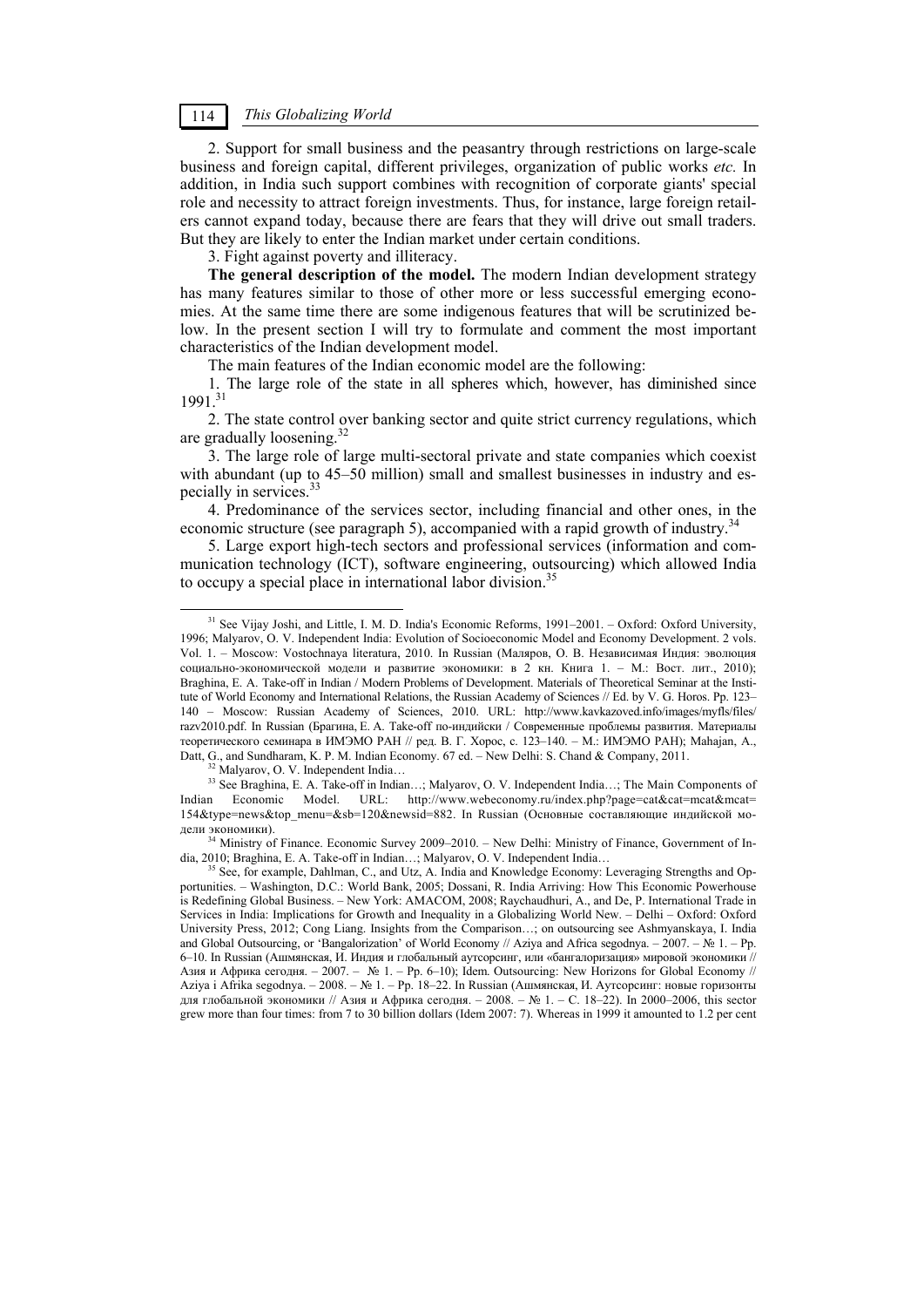6. Active attraction of foreign investments and technologies.<sup>36</sup>

7. Rather high savings rate, attention to infrastructure, scientific and technological  $innovations.<sup>3</sup>$ 

8. Emphasis on domestic consumption, which serves as an engine of growth, in addition to export stimulation, import restriction and development of import substitution.<sup>38</sup>

9. An important role of the overseas Indian communities.<sup>39</sup>

**Resources and advantages** (presented in two aspects).

Among *the advantages, which are India's historical peculiarities or achievements,* are the following:

 *The widespread use of the English language,* especially among well-educated Indians, and dissemination of English literature and information: many books and periodicals are published simultaneously in Great Britain, India and the USA.

 *A considerable level of higher education in India and attention to fundamental sciences* that allows for training specialists in different areas (engineers, doctors, and economists, *etc.*) with sufficient competence and with a good command of English.<sup>4</sup>

 *A large number of high-skilled workers in innovative fields* as a benefit of the first two advantages combined with the Indian government's special efforts.<sup>41</sup> First of

See Scientific and Technological Achievements of India // Mirovaya ekonomika i mezhdunarodniye otnosheniya. – 2008. – № 5. – Pp. 112–117. In Russian (Научно-технические достижения Индии // Мировая экономика и международные отношения. –2008. – № 5. – C. 112–117); Lunyov, S. I. About the Role of Scientific and Technological Factor // Mirovaya ekonomika i mezhdunarodniye otnosheniya. – 2009. – № 3. – Pp. 83–84. In Russian (Лунев, С. И. О роли научно-технологического фактора // Мировая экономика и международные отношения. –2009. – № 3. – C. 83–84); Akimov, A. V. The Project 'Indian Republic': A Success Story // Aziya i Afrika segodnya. – 2010. – № 1. – Рр. 2–8. In Russian (Акимов, А. В. Проект «Индийская республика»: история успеха // Азия и Африка сегодня. –2010. – № 1. – С. 2–8).

<sup>38</sup> Braghina, E. A. Take-off in Indian… Footwear industries can serve an example here. It is export-oriented in many developing countries, in particular in China, while in India only 5 per cent of its product goes for export (see Akimov, A. V. India. Who is Stronger: An Elephant or a Whale? // Aziya i Afrika segodnya. – 2009. – № 5. – P. 9. In Russian (Акимов, А. В. Индия. Кто сильнее: слон или кит? // Азия и Африка сегодня. – 2009. – № 5. – C. 9). Already in 1993, a famous Indian sociologist Rajni Kothary (Kothary, R. Poverty: Human Consciousness and the Amnesia of Development. – London: Zed, 1993. – P. 77) pointed (though with sharp criticism) that India has formed a consumer society which has adopted an ultra-modernization model.

See Cheshkov, M. A. From Cross Cultural to Wider Generalizations // Mirovava ekonomika i mezhdunarodniye otnosheniya. – 2009. – № 3. – C. 89–91. In Russian (Чешков, М. А. От страноведческих к более широким обобщениям // Мировая экономика и международные отношения. – 2009. – № 3. – C. 89–91); Akimov. The Project 'Indian Republic'… It is slightly reminiscent of the situation with Turkish communities in Germany in the 1960s, with the Mexicans – in the USA, except that the Indian emigrants are high-skilled and well-educated unlike Mexican semiliterate day-laborers and uneducated Turkish workers.

<sup>40</sup> The Indian specialists studied in Europe and especially in England for a long time. Since the 19<sup>th</sup> century that was an Indian advantage over China as the latter was for a long time a closed country or in a state of war. Independent India from the very beginning paid much attention to the level of higher education and the quality of trained specialists. It is indirectly confirmed by the fact that many specialists from India have been working in international organizations.

Certainly, the Indian system of higher education has many problems, including the task to *increase the number of universities and improve their quality of work* (O'Neill, J., and Poddar, T. Ten Things for India...). <sup>41</sup> See Planning Commission. Eleventh Five Year Plan... Vol. 3: 255–256.

of GDP, in 2008 it was already 7 per cent. (Idem 2008: 20). The pharmaceutical industry based on production of the so-called generics, that is drugs with expired patent protection, is one of the most important industries in India. The world production of such drugs is supposed to double and reach 230 billion dollars by 2018.<br><sup>36</sup> See Revina, E. Y. Direct Foreign Investment in Indian Economy // Vestnik Moskovskogo universiteta. – 2009. –

Vol. 6: Ekonomika 3: 39–47. In Russian (Ревина, Е. Я. Прямые иностранные инвестиции в экономике Индии // Вестник Московского университета. – 2009. – Серия 6: Экономика 3. – C. 39–47); Galischeva, N. V. What Attracts Foreign Investors to India? // Aziya i Afrika segodnya. – 2012. – № 1. – Pp. 29–35. In Russian (Галищева, Н. В. Чем<br>Индия привлекает иностранных инвесторов // Азия и Африка сегодня. – 2012. – № 1. – 29–35).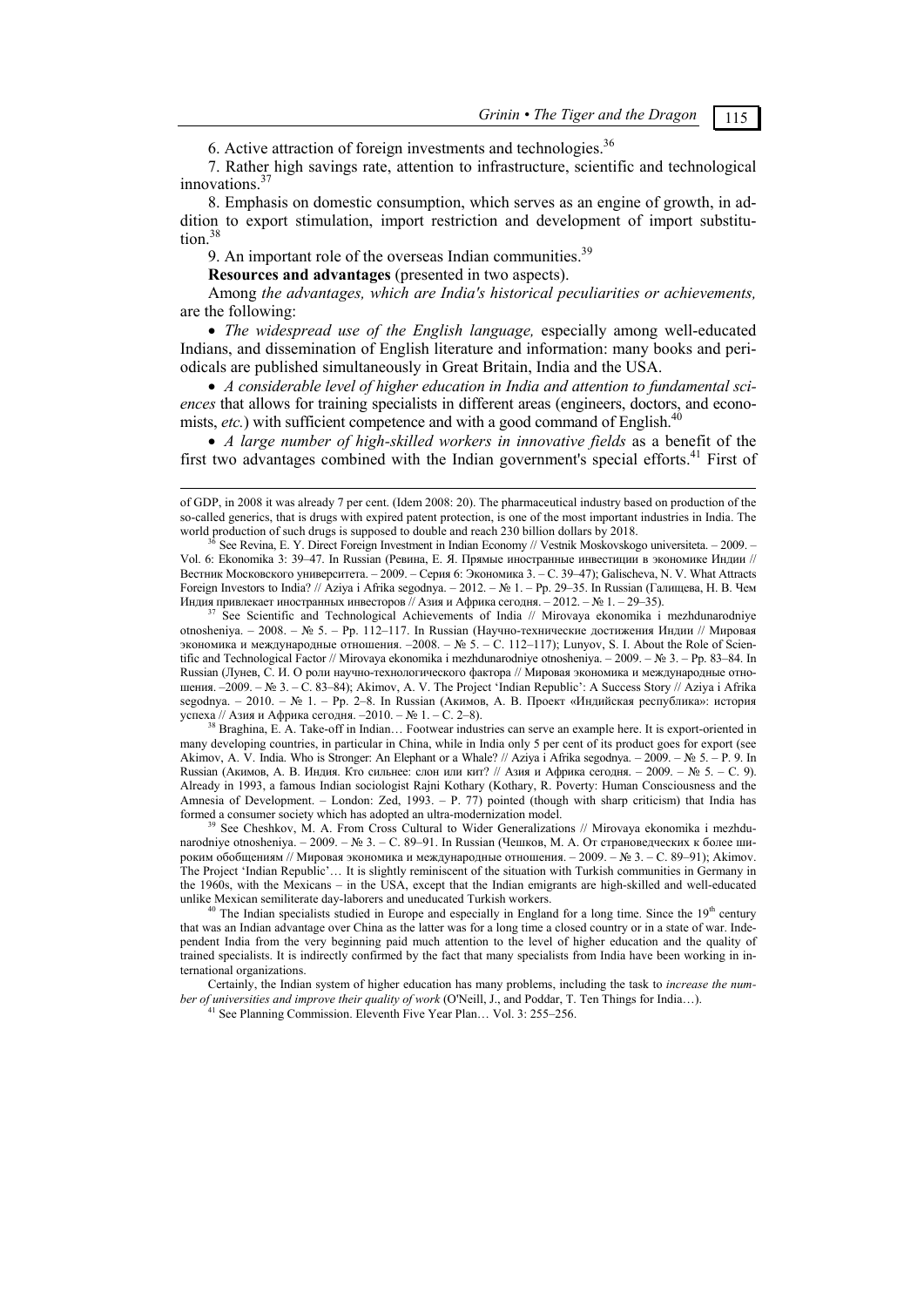all, this allowed creating a huge high-tech services sector (software, engineering, banking, management, accounting, legal, consulting, auditing and other business and information services), $42$  which exceeds 100 billion dollars. It also provides the export of hightech production of knowledge economy. This is a rare and even a unique phenomenon for the Third World. Second, the *fact that such specialists are low-paid (by international standards)* provides *the demand for their work in the USA and all over the world, realized both through recruitment in India and immigration.* Of course, this involves a shortage of specialists in India, but at the same time promotes creation of large overseas community which is an important source of currency earnings, advanced concepts and contacts.

**Problems as a downside of advantages.** In developing countries (India is not an exception) many advantages can bring about problems as well. With respect to India these are: 1) *demographic resources* which are a source of unemployment, poverty and large-scale rural-to-urban migration; 2) *low living standards which attract manufacturers.* But poverty impedes progress, that is why elimination of poverty is the most important, complicated and expensive task. It is vitally important to solve it. But the solution will make the country's advantages disappear as well; 3) *large territory,* the development of which requires significant investments in infrastructure (according to some estimates, up to a trillion dollars); 4) *receptive domestic market* which plays a much more important role in India than in any other developing countries. But along with the market development the problem of protecting the small and smallest businesses from destructive competition of foreign and large-scale capital is rising.

*To summarize, the most important peculiarities of the Indian model are as follows:* 

 *comprehensive state-led development strategy which regulates financial flows, investments and support of different sectors (large, small and foreign business);* 

 *developed high-tech services sector and industry which are the basis of the Indian export;* 

 *focus on development of domestic consumption rather than an intensive development of export sectors;* 

 *significant role of overseas Indian communities with a large number of highskilled workers;* 

 *mineral wealth, particularly large deposits of iron ore and other metals, as well as coal, etc.* 

### **2.4. Limitations of the Indian Model**

The limitations are integral with advantages, first of all, with the extraordinary demographic resources. Besides, one should also take into account that in the near future an unprecedented number of young people will flood the Indian economy.

**The social aspect.** Rapid population growth makes issues of poverty, unemployment and illiteracy rather challenging. Besides, one should note that social tensions often exacerbate just at the moment when there appear opportunities to solve the problems in the short term. This circumstance can become the most important reason for social crisis and even collapse.43 One can clearly perceive that in India the growing ex-

 $42$  According to the IT Department of Ministry of communications and information technologies, in 2011 the IT production and electronics output in India amounted 88.1 billion dollars (*i.e.* a 19-percent increase from that in 2010), including software and services – 76.1 billion dollars (Kurbanov, S. A. *Peculiarities of Modern India's Economy Development.* Ph.D. theses. – Moscow: Moscow State University, 2012. – P. 15. *In Russian* (Курбанов, С. А. *Особенности развития экономики современной Индии.* Автореферат диссертации на соискание ученой степени кандидата экономических наук. – Москва: Московский Государственный Университет имени М. В. Ломоносова. – C. 15). 43 On the nature of such modernization crises that tend to occur in many countries see Grinin 2012a.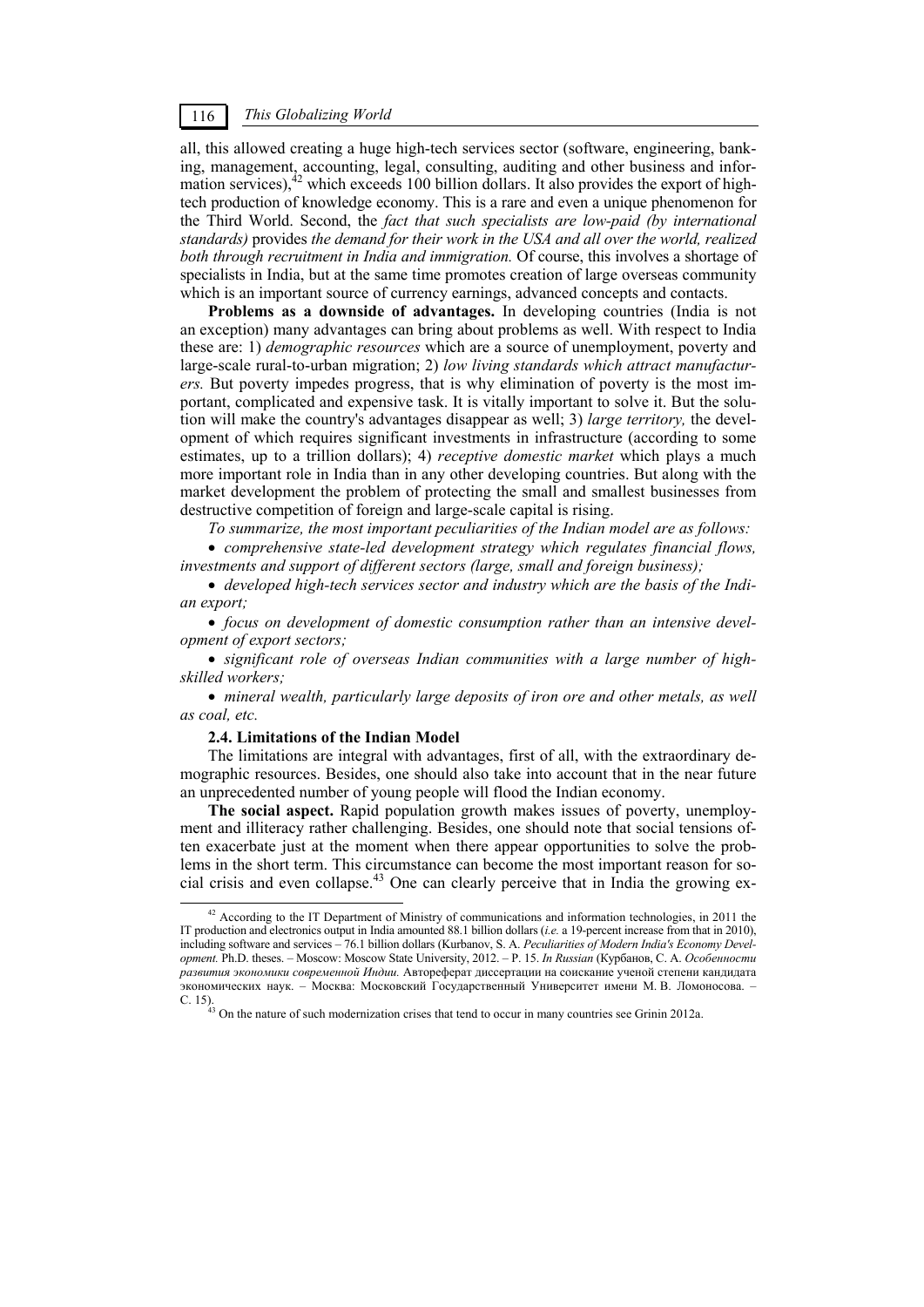pectations exceed capabilities and increase discontent, which is typical of countries with fast catching-up development.<sup>44</sup> However, social unrest often causes the growth of ethnic, regional and separatist sentiments and movements.

The democratic government and traditions are India's advantages as they help to achieve a consensus and quell discontent when changing government and governing parties. But under certain circumstances they can give rise to political weakness, uncertainty, growth of the populist and nationalist movements impact, conflicts, *etc*. 45

So the future of the Indian economy and India as a powerful state depends on solidity of its social and political system. In my opinion, such strength is guaranteed to a degree by its current state system which is based on both the constitutional regulations confirmed at practice and on old traditions (*e.g.,* the elite's conviction in the necessity of seeking appropriate balance of power distribution between its different levels or views that consensus and ideological tolerance are more preferable than struggle). Mahatma Gandhi liked to emphasize 'the beauty of compromise' that allows achieving moral victory with the help of the opponent himself. All this holds out a hope that India has a safety margin and will not collapse when facing challenges.

**The resource aspect.** Enormous population will keep on growing over a long period and together with a planned rapid industrial and urban growth this will aggravate the urgency of old problems including the shortage of farmlands and fresh water. $46$  This requires agricultural intensification and investing in augmentation of water resources. India greatly relies on energy imports whose amounts will continue to grow.<sup>47</sup>

**Environmental protection** is the country's most vulnerable problem. In this respect India follows China – the planet's leading environmental polluter.<sup>48</sup> The necessity to substitute coal as the main fuel and energy resource will greatly aggravate Indian reliance on energy imports. Ecological problems are closely connected with the shortage of fresh water and farmlands, which are also included in the industry's sphere of interest.

**Bureaucratic and political aspects.** India has a strong state power, but bureaucracy puts severe obstacles on progress; corruption also tends to impede progress. We have already mentioned some political risks. In some cases the democratic form of government

 <sup>44</sup> See, e.g., Mehta, P. B. Why Does Indian Economy Make No Progress? // Rossiya v globalnoi politike. – 2012. – October, 28. URL: http://www.globalaffairs.ru/number/Pochemu-Indiya-zabuksovala-15728. In Russian (Мехта, П. Б. Почему экономика Индии забуксовала // Россия в глобальной политике, 28 октября); Volodin, A. G. India / World Economy: Outlook 2020 // Ed. by A. A. Dynkin, pp. 346–347). – Moscow: Magistr, 2008. In Russian (Володин, А. Г. Индия / Мировая экономика: прогноз до 2020 // ред. А. А. Дынкин, с. 330–348. – М.: Магистр, 2008).<br><sup>45</sup> For an analysis of the current political situation see Mehta, P. B. Why Does Indian Economy...<br><sup>46</sup> Government... 201

Half of the 20<sup>th</sup> Century – the Early 21<sup>st</sup> Century. – Moscow: Institut vostokovedeniya, 2010. In Russian (Растянников, В. Г. Аграрная Индия: парадоксы экономического роста. Вторая половина ХХ в. – начало ХХI в. – М.: ИВ РАН, 2010); Goryacheva, A. M. What Future will the Asian Giant Face? // Vostok (Oriens). – 2010. – № 3. – Pp. 107–115. In Russian (Горячева, А. М. Какое будущее ожидает азиатского гиганта? // Восток (Oriens). – 2010. – № 3. – Pp. 107–115). 47 Government… 2011: 29ff.; BP. World Energy Outlook…; Malyarov. Independent India…; Volodin.

India…; Skosyrev, V. India. Is it a Coal-Powered Locomotive? Nuclear Deal with the USA will not Save India from Energy Deficit // Aziya i Afrika segodnya. – 2007. – № 7. – Pp. 76–77. In Russian (Скосырев, В. Индия. Локомотив на угольной тяге? Ядерная сделка с США не избавит Индию от энергодефицита // Азия и Афри-

<sup>&</sup>lt;sup>48</sup> Melyantsev, V. A. India's and China's Economic Growth: Dynamic, Proportions, and Consequences // Mirovaya ekonomika i mezhdunarodnye otnosheniya. – 2007. – № 9. – Pp. 18–25. In Russian (Мельянцев, В. А. Экономический рост Китая и Индии: динамика, пропорции и последствия // Мировая экономика и международные отношения. – 2007. – № 9. – C. 18–25).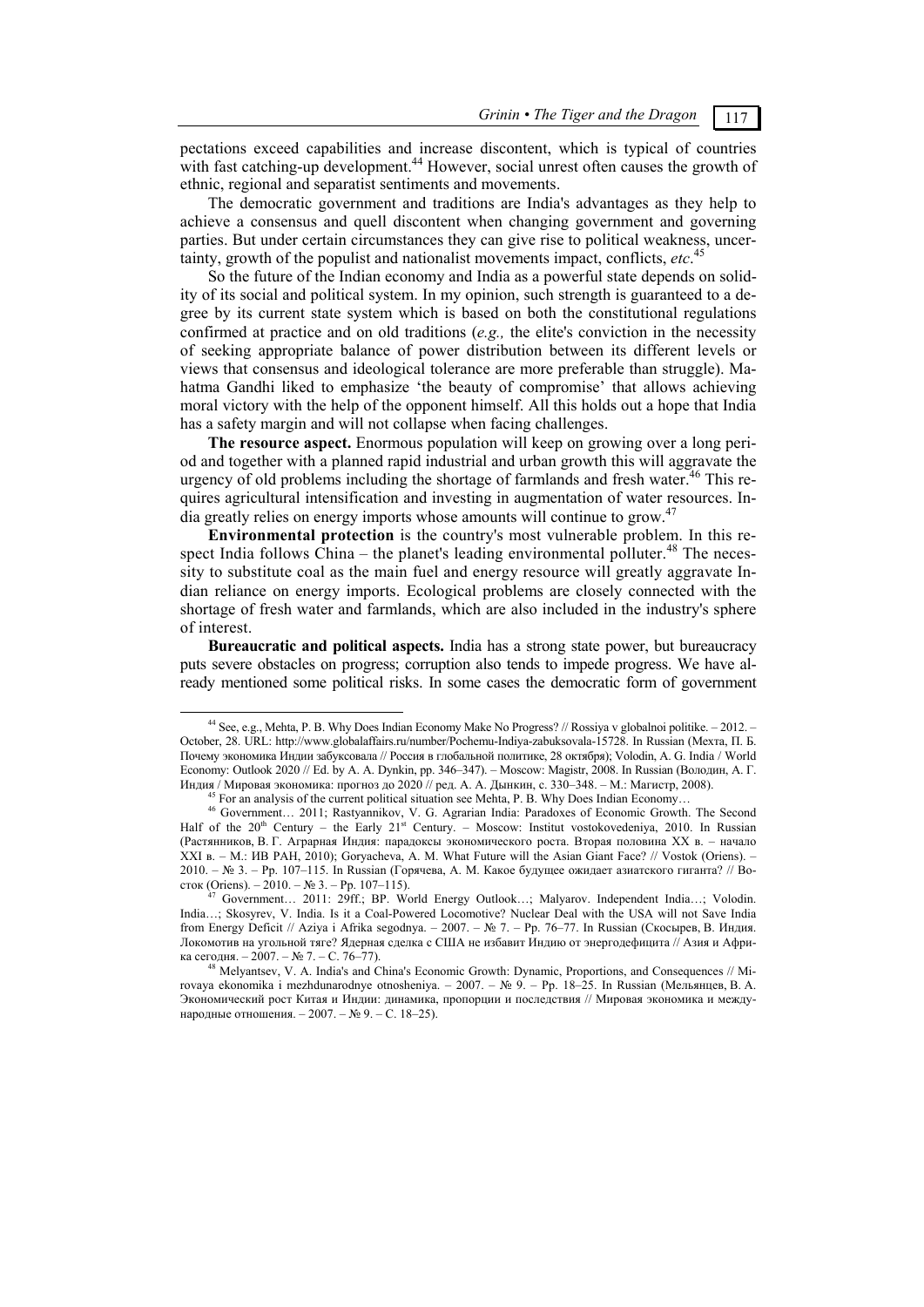hampers decisive measures and reforms as the leaders have to consider voters' opinion. The political impasse is also quite frequent when a political party fails to take an advantage and then political (legislative) process stagnates. There is also a danger of strengthening foreign policy ambitions which can involve the country in unnecessary confrontation.

Overall, in spite of all dangers, India has no limitations to confound its hopes for successful development and becoming a leader. Of course, there is a possibility of *the middleincome trap*, when a country attains a per capita income of US \$10,000–15,000 and then cannot make a further decisive breakthrough. But India has not reached that level so far.

### **3. China and India: Common Features, Differences, Relative Advantages and Forecasts**

India and China have always been compared to each other. Lately, this tendency has even intensified because the future of global economy depends on these countries' development.<sup>49</sup> Not without reason, these countries have been often called to exchange experience.<sup>50</sup>

### **3.1. Similarities and Differences**

In many respects, the common points are determined by similar tasks and problems the two countries face: maintenance of high growth rates, necessity to provide employment opportunities for youth, rapid urbanization, fight against poverty, agriculture underdevelopment, shortage of resources; poor environmental conditions, reliance on energy imports, *etc.*, as well as limited means of solving these problems, which include attraction of investments, innovations, infrastructure development and so on. The differences naturally stem both from historical, cultural and geographical settings and from different strategies.

#### **Common features:**

- large demographic resources;
- high savings rate;

 a big role of the state and public sector in economy and in regulating different spheres; stimulation of national corporations development; a big role of the state in infrastructure development;

• active attraction of foreign direct investments which are, however, regulated and canalized; a significant role of companies with foreign participation;

export expansion and specific position in the international division of labor;<sup>51</sup>

 <sup>49</sup> Syed and Walsh. The Tiger and the Dragon…; Zeng Zeng, D. Z. How Technology and Innovation Drive Two Emerging Giants: China and India? // International Studies Review. – 2006. – № 7(1). – Pp. 1–27; Winters, L. A., and Yusuf, S. Dancing with Giants: China, India, and the Global Economy. – Washington, D.C.: World Bank, 2007; Bardhan, P. Awakening Giants, Feet of Clay: Assessing the Economic Rise of China and India. – Princeton, NJ: Princeton University Press, 2010; sections about these countries see in Khoros V. G. (ed.). The Modern Development Problems. Materials of Theoretical Seminar at the Institute of World Economy and International Relations, Russian Academy of Sciences. Мoscow: Russian Academy of Sciences. – Moscow: IMEMO RAN, 2010. URL: http://www.kavkazoved.info/images/myfls/files/razv2010.pdf. In Russian (Современные проблемы развития. Материалы теоретического семинара в ИМЭМО РАН / ред. В. Г. Хорос. – М.: ИМЭМО РАН, 2010).<br><sup>50</sup> See Syed and Walsh. The Tiger and the Dragon...; Cong Liang. Insights from the Comparison of Economic

Development Patterns of India and China. The paper for the conference 'China and India: Sustaining High Quality Growth' at New Delhi, March 19–20, 2012. URL: http://www.imf.org/external/np/seminars/eng/2012/ chinain-<br>dia/pdfs/s2liang.pdf.

 $<sup>51</sup>$  Here one should also mention the expansion of capital export (see Pakhomov, A. A. BRICS Countries in</sup> the World 'Club of Investors' // Aziya i Afrika segodnya. – 2012. – № 4. – Pp. 16–23. In Russian (Пахомов, А. А. Кандидат экономических наук. Страны брикс в мировом «клубе инвесторов» // Азия и Африка сегодня. – 2012. – № 4. – C. 16–23); Galischeva, N. V. India is a New Financial Donor // Aziya i Afrika segodnya. – 2011. – № 8. – Pp. 16–22. In Russian (Галищева, Н. В. Кандидат экономических наук. Индия – новый финансовый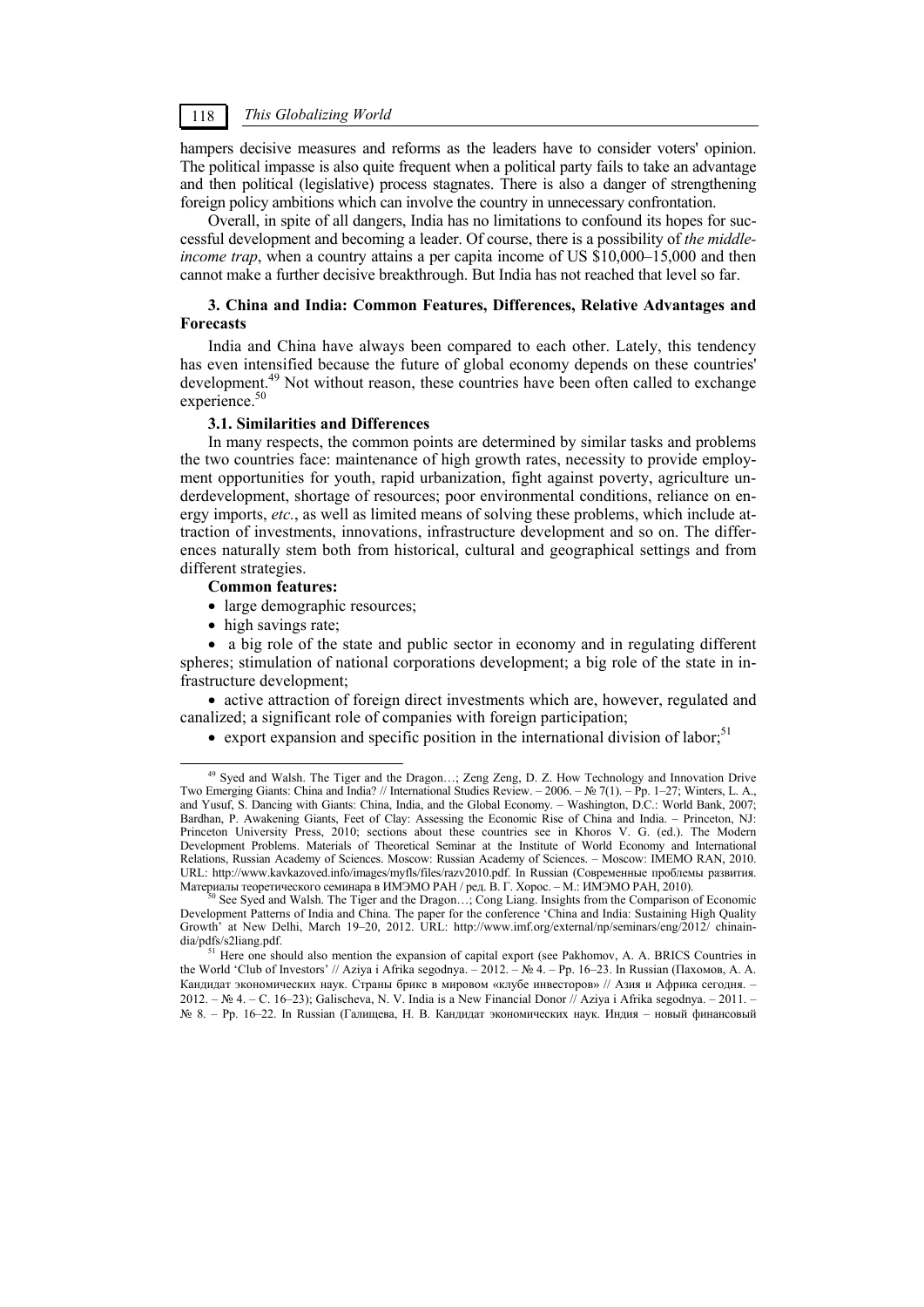• striving for technological progress, innovations and education development;

 rapid agricultural development which provides these countries with major food resources, though the productivity of agricultural labor is still rather low and there are a number of problems to solve;

 a lot of similar problems (in addition to those mentioned above are increasing income and regional inequality,<sup>52</sup> poverty, permanent danger of inflation; insufficient political reforms; heavy national debt, *etc.*);

• each country has some important advantages promoting its successful development but all of them are quite specific (they have already been mentioned above); $^{53}$ 

 both countries implemented the reforms without a full break with the past as happened in Russia, the CIS, and some countries of Eastern Europe. It is supposed to be a positive factor promoting high growth rates, whereas in Russia and some European countries the reforms were marked by a severe fall in GDP;

• the population of both countries positively evaluates major government's efforts and favors the high growth course and aspiration for leadership.<sup>54</sup> Their leaders' ability to pursue a flexible policy and to alter the strategy is also important, although the possibilities for maneuver are limited by the peculiarities of their political systems.

#### **Differences**

1

 Although the reforms in both countries followed the path of reducing government control, in China the role of the state is traditionally more important, particularly in the banking and credit spheres. This determines many other differences.

 China's savings rate is higher than India's: in 2007–2011 in China it exceeded 50 per cent, in India it was in the range between 32 and 36 per cent (see Diagram 1). This probably contributes to China's higher growth rates and larger GDP (see Diagram 2).

 In China, the economy is generally more export-oriented with a larger role of foreign investment than it is in India.

• The Indian economy is evidently more based on domestic consumption as a source of growth.

донор // Азия и Африка сегодня. – 2011. – № 8. – C. 16–22); Lebedeva, N. B. Big Indian Ocean and Chinese Strategy 'String of Pearls' // Aziya i Afrika segodnya. – 2011. – № 9. – Pp. 6–13. In Russian (Лебедева, Н. Б. Большой индийский океан и китайская стратегия «нить жемчуга» // Азия и Африка сегодня. – 2011. – № 9. – C. 6–13); Leksyutina, Y. V. The USA – China: Competition in Southeast Asia Exacerbates // Aziya i Afrika segodnya. – 2012. – № 3. – Pp. 2–9. In Russian (Лексютина, Я. В. США – КНР: соперничество в Юго-Восточной Азии обостряется // Азия и Африка сегодня. – 2012. – № 3. – C. 2–9); Kuznetsov, A. Transnational Corporations of BRICS Countries // Mirovaya Ekonomika i Mezhdunarodniye Otnosheniya. –2012. – № 3. – Pp. 3–11. In Russian (Кузнецов, А. Транснациональные корпорации стран БРИКС // Мировая экономика и международные отноше-<br>ния. - 2012. – № 3. – С. 3–11), although in China this is a more powerful process.

 $\frac{1}{20}$  In China, the inequality between rural and urban population (as well as other regulations including different rights to retirement pension) is legalized, which helps to restrain the increasing discontent and endure privations, while in India this function is performed by the caste system.<br><sup>53</sup> Including the role of overseas ethnic diaspora. For comparison of Chinese and Indian diasporas' peculiari-

ties see Valeyev, T. India and China: Two Modernization Scenarios // Ekonomicheskaya politika. – 2011. – № 1. – Pp. 170–175. In Russian (Валеев, Т. Индия и Китай: два сценария модернизации // Экономическая политика. – 2011. – № 1. – C. 170–175). 54 About India see Mehta. Why Does Indian Economy…; Rogozhin, A. A. Unique Originality of India // Mi-

rovaya ekonomika i mezhdunarodniye otnosheniya. – 2009. – № 3. – Pp. 86–87. In Russian (Рогожин, А. А. Неповторимое своеобразие Индии // Мировая экономика и международные отношения. – 2009. – № 3. – C. 86–87); about China see Selischev A. S. and Selischev N. A. The Chinese Economy...; Berger, Ya. M. The Results of the Tenth Five-year Plan...; Idem. The Chinese Economic Strategy...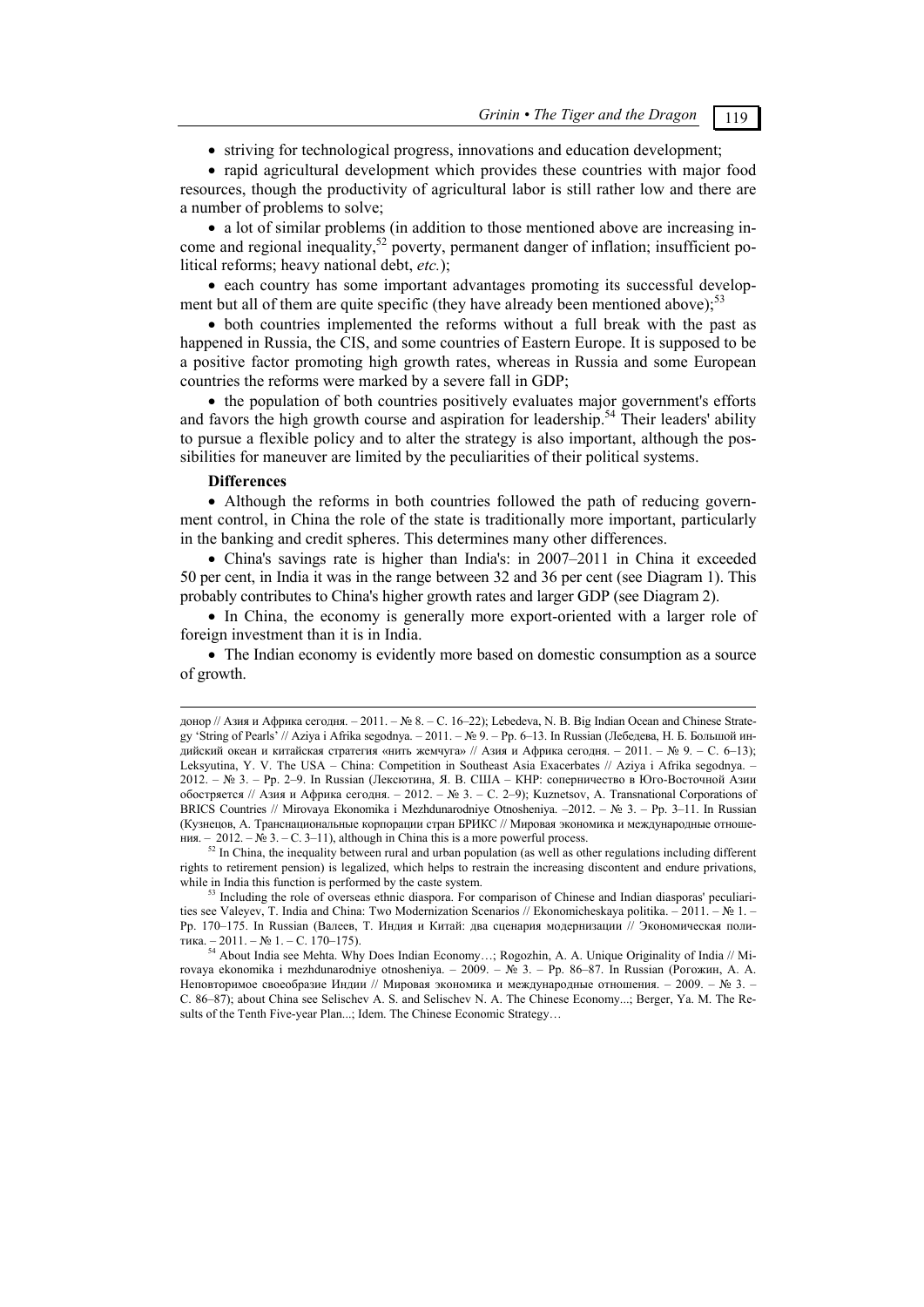The structures of the economy and export are different: in China industry and export of goods prevail, while in India this role belongs to services sector and export of services.

 Due to its export orientation, China always has a positive balance of foreign trade, while India – a negative one.

- In India the role of private capital and small business is larger than in China;
- Indian companies are more often listed on stock exchanges;

• Each country has its own economic mechanisms to drive the development – a kind of hallmarks of their success (in China these are special economic zones, in India – technological parks).



**Diagram 1. Gross domestic saving (% of GDP)** 

*Source*: ADB (Asian Development Bank) 2012. *Key Indicators for Asia and the Pacific 2012*.

*Note*: Data for India, 2011, are quoted from http://be5.biz/makroekonomika/capital formation/capital\_formation\_india.html.



**Diagram 2. Gross domestic product at PPP (current international dollars, billion)**  *Source*: ADB (Asian Development Bank) 2012.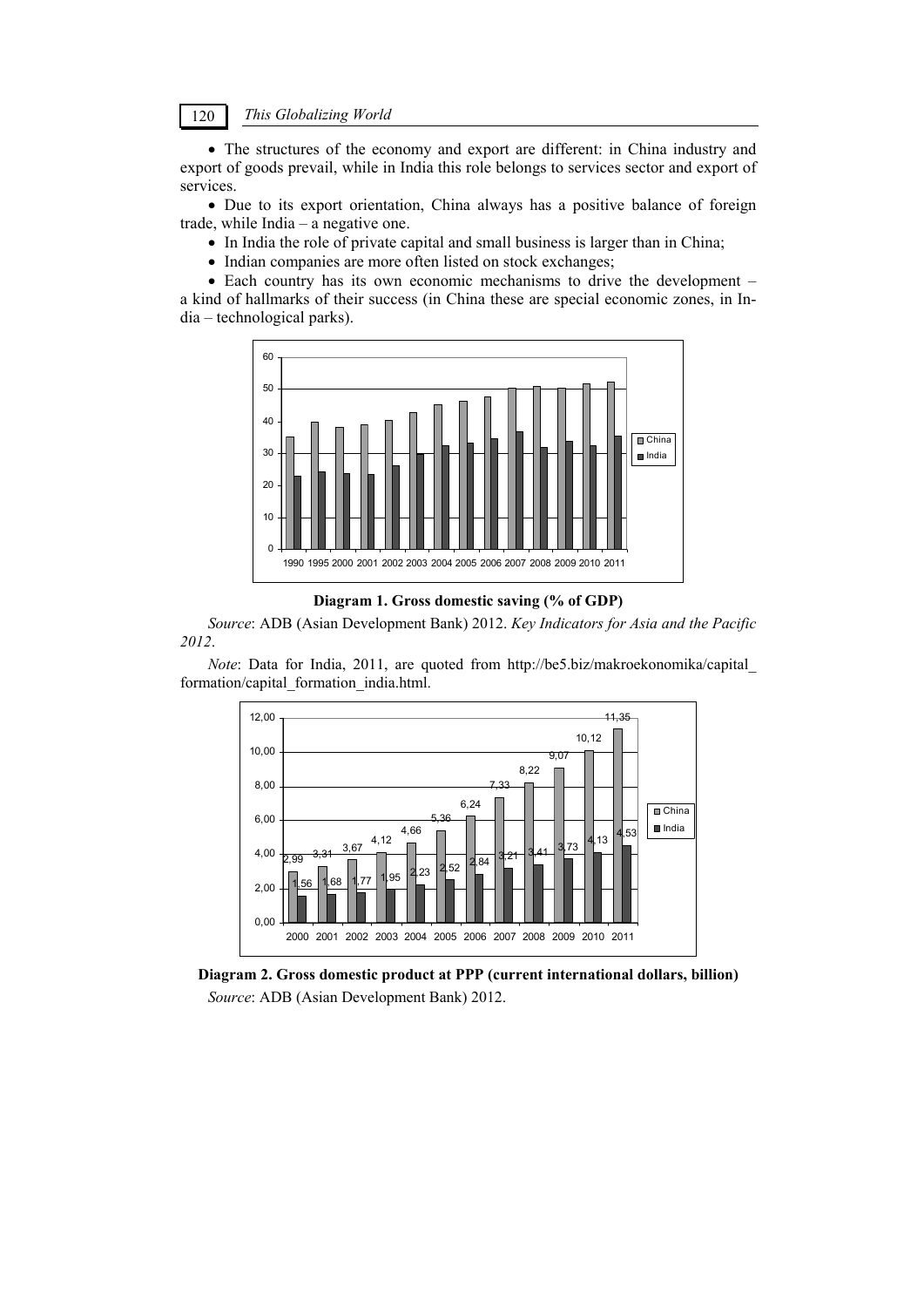## **3.2. Advantages over each other. Some Forecasts: Difficult Thresholds on the Way to Mature Economy**

The above analysis shows that both countries possess great opportunities and face great challenges. One should distinguish between medium-term (*i.e.* the next one-two decades – roughly up to 2030) and long-term prospects (*i.e.* over the next three to five decades – approximately up to 2050–2060). In the medium-term, it is worth considering growth rates, the present level of development and immediate tasks. In this respect China has considerable advantages. However, different crises and explosive aggravation of problems can occur, which will significantly change the situation. As regards the longterm prospects and dangers, the change of demographic situation will be of critical importance (fast population ageing and labor shortage in China and, on the contrary, India's still unexhausted demographic dividend and the fact that the Indian population will exceed the Chinese one [see Tables 2–3 and Diagram 3]). Besides, in our opinion, it is the state system's capacity to transform and cope with major problems that will be more important, rather than average annual growth rates. The latter will substantially decrease in both countries by that time. In other words, it is important who will be able to avoid catastrophe and/or overcome problems with less losses.

**Advantages over each other: Indian democracy** *versus* **Chinese authoritarianism.** One can mention the following advantages over each other.

**Political aspects.** In the short run the necessity to consider the electorate's opinion, to seek political compromise and similar problems associated with the peculiarities of democratic power will be India's vulnerability. In this respect, the Chinese leaders have more opportunities, as they can ignore the voters' expectations. But in the long term, the democratic regime and different political powers' influence can turn to be India's definite advantage over China. First, with all shortcomings of India's government no one in the world doubts the foundations of its state system or calls for sweeping political reforms. There are no problems with observance of human rights and political persecution which are typical for China. Thus, as compared with China, India will not have to undertake extensive political reforms, as its political system generally conforms to the modern standards. On the contrary, China's political system which has greatly contributed to its success will be more and more frequently criticized at home and abroad. The criticism will intensify coupled with growing living standards and increase of the middle class. In the situation of diminishing resources for economic growth and increasing government liability to citizens, substantial or radical changes in China's political regime are undesirable. The transition from authoritarianism to democracy is not only problematic but also very dangerous and can cause destabilization, extension of populism and the country's disintegration (in this respect, the USSR is a very instructive example). Nevertheless, it is quite possible that some circumstances, social expectations or internal political struggle (combined with outside pressure) will make leaders take that direction. The fact that the Chinese people have never lived under democracy can lead to a severe government crisis and affect economic development.

Of course, India also has certain obstacles on its political pathway. As literacy grows and poverty reduces, new voters will play an increasing role in determining a political party to rule, and this can significantly change the political landscape. There is a danger that India will stumble over political scandals, crisis of the ruling party *etc*. be-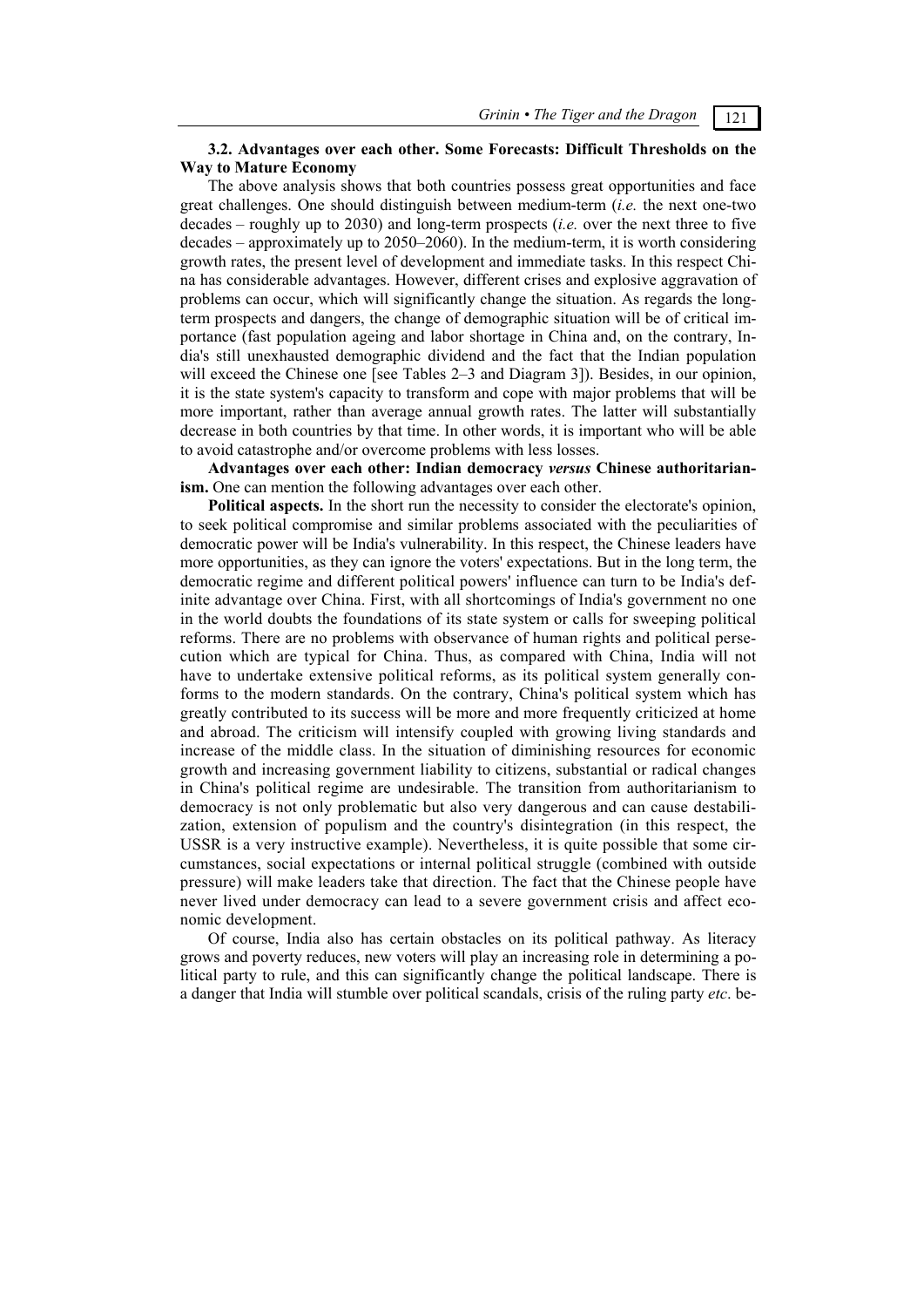fore even reaching China's current level.<sup>55</sup> On the other hand, China also has chances to gradually transform its political regime.

**Political and ideological openness.** India's another advantage is its greater openness and (in comparison with China) political-ideological resemblance to the West, despite all India's uniqueness. Besides, in the leading countries there are large Indian diasporas through which Western culture can penetrate into India.

**Separatism** threatens both countries. Dozens of ethnic groups populate China. But Han Chinese make up the vast majority of population. Therefore, the country's ethnic composition is more homogeneous than it is in India. With respect to the number of ethnic groups (more than 700), India is a unique country. In addition, it is a federation, whose states, according to the States Reorganization Act of 1956, were reorganized on linguistic basis. In short, given an appropriate public mood, there is a perfect opportunity for separation, as growth of living standards and literacy often awakes local nationalism. That is why India's disintegration on the basis of nationality and language is quite possible, though the traditions of consensus will most likely keep the country together. At present, separatist movements are active in the border territories of India and China (Tibet and Xinjiang in China, northwestern Jammu and Kashmir, Punjab, as well as northeastern states – in India<sup>56</sup>). The dangers connected with hypothetical separation of restive states are difficult to assess. But I think the consequences of the separation of Punjab would not be as drastic for India as the separation of the western areas for China. Besides, one should take into account that separatism in western China enjoys much more international support than that in India. There is a real danger of separation of the western Chinese provinces during the transition to democracy. In China the transition to democracy can also generate various forms of nationalism due to the striking difference of the southern and northern provinces' dialects which distinguishes Han Chinese from other groups. On the other hand, community traditions are very strong in China.

In short, there are a number of different scenarios for the future of India and China. Both countries risk drifting into political and social crisis which may lead to a collapse. Still they have a chance to achieve economic maturity without disastrous consequences. But in general, if one estimates the potential of both countries to resist perturbations, India's chances seem better.

**The demographic aspect.** In the following decade, India will most likely catch up and overtake China in terms of population number; by that time each of these countries will have about 1.4 billion people. Then, India will lead the world in population (see Diagram 3). By 2050, India's population will probably reach 1.7 billion people (or a bit less), while in China, even if birth control (the one-child policy) is abolished, population will start declining (as forecasted by the UN, as early as in 2030).<sup>57</sup> China's population by that time will reach 1.3–1.4 billion people (depending on the demographic policy). Consequently, by the second half of the  $21<sup>st</sup>$  century India's population will be 20–30 per cent

<sup>&</sup>lt;sup>55</sup> According to some estimates, India can reach this level roughly by 2030 (e.g., see NIC. Global Trends 2030... P. 15).<br><sup>56</sup> In the 2000s, Assam, Manipur, Nagaland were the most volatile states in North-East India (Lih Etnic Separatism in Northeast India: Old Problems in New Century // Aziya i Afrika segodnya. – 2011. – № 11. – Pp. 45–49. In Russian (Лихачев, К. А. Этносепаратизм в северо-восточной Индии: старые проблемы в новом

Two demographic scenarios, the first of which implies a preserved restriction and the second – its abolition, will differ not in the expected maximum of China's population number (in the first case it will not achieve even 1.4 billion people, in the second one it will slightly exceed the number), but rather in the rate of the population decrease (drastic – in the former case and less dramatic in the latter one). Consequently, the size of the working-age population in two cases can be very different.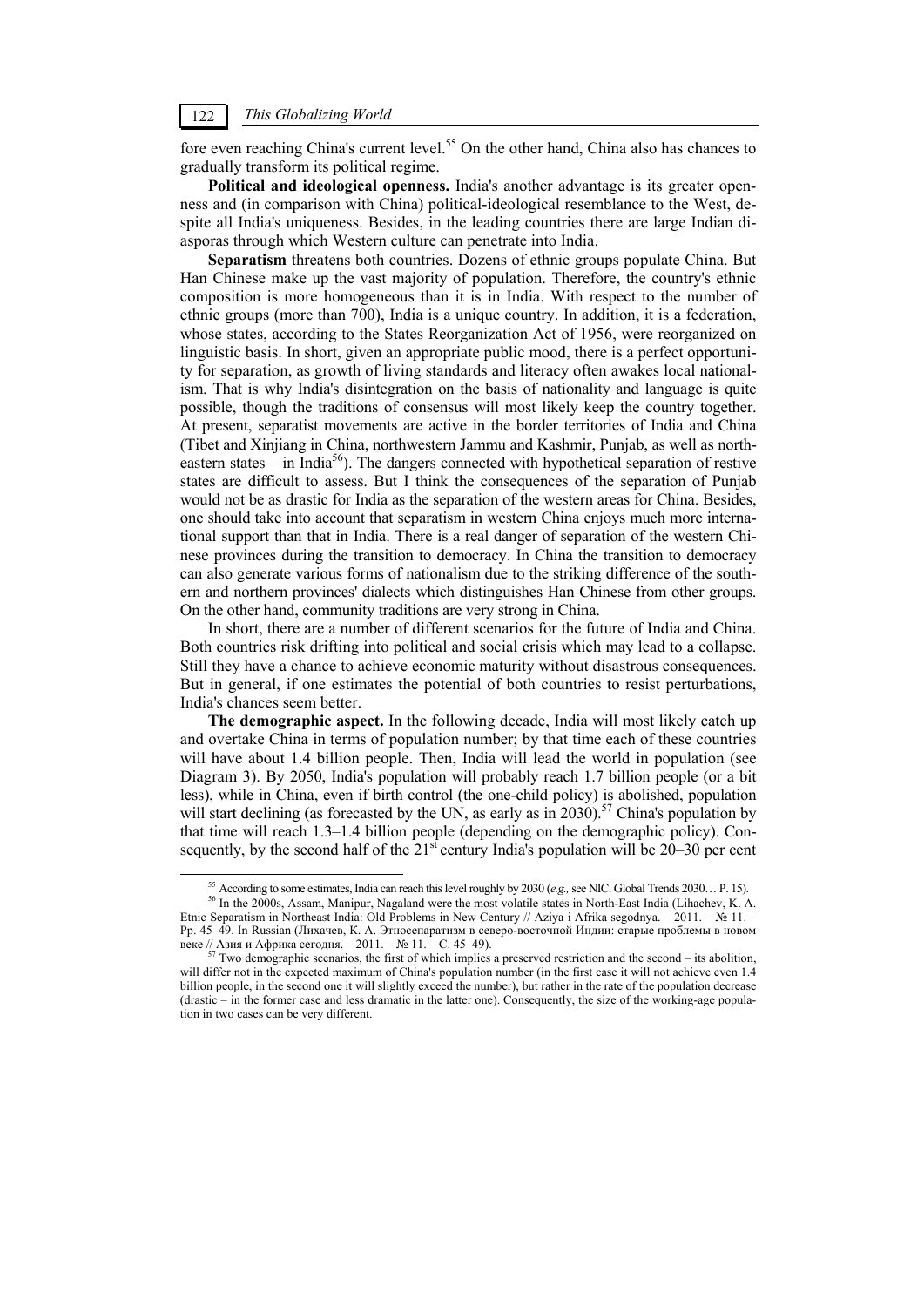*Grinin • The Tiger and the Dragon* 123

larger than China's. But the most important factor is that the difference in the size of economically active population will be much larger: in India it will be 30–40 per cent larger than in China. However, by that time both countries will face an ageing population problem, but China will suffer from it much more (see Table 2 and 3). According to the estimates, by 2050 about 30 per cent of China's population will be aged over  $60<sup>58</sup>$  while in India – only 15 per cent (or a bit more).

*Table 2* 

|       | ╺<br>๑<br>− | 5<br>๑<br>๑<br>− | ◒<br>0<br>N     | $\mathbf{\mathsf{N}}$ | $\approx$<br>$\mathbf{\sim}$ | ొ<br>ຣ<br>N | ↤<br>ຣ<br>$\mathbf{\tilde{c}}$ | ю<br>0<br>0<br>N | ७<br>0<br>$\mathbf{\mathsf{N}}$ | ∼<br>0<br>N | ∞<br>≏<br>0<br>N | ๑<br>0<br>≏<br>N | —<br>$\mathbf{\mathsf{N}}$ | N   |
|-------|-------------|------------------|-----------------|-----------------------|------------------------------|-------------|--------------------------------|------------------|---------------------------------|-------------|------------------|------------------|----------------------------|-----|
| China | 4           |                  | 0.8             | 0.7                   | 0.6                          | 0.6         | 0.6                            | 0.6              | 0.5                             | 0.5         | 0.5              | U.J              | U.J                        | 0.5 |
| India | 2. L        | .                | $\Omega$<br>1.0 | $\Omega$<br>1.0       | $\cdot$                      | 1.0         | 1.6                            | ⊥.J              | 1.4                             | ⊥.J         | 4<br>.           | 4<br>.           | 4                          | .   |

**Population Growth Rates (%)** 

*Source*: ADB 2012.

*Table 3* 

|       | $\bar{9}$ | n<br>๑<br>Ò | 3<br>$\mathbf{\tilde{c}}$ | ∽<br>N | $\mathbf{\mathsf{N}}$<br>3<br>$\mathbf{\mathbf{a}}$ | ∾<br>ຣ<br>$\mathbf{\tilde{c}}$ | ┭<br>0<br>$\mathbf{\mathbf{a}}$ | n<br>౾<br>N | ∘<br>0<br>$\mathbf{\mathsf{N}}$ | ∼<br>ຣ<br>N | ∞<br>Ë<br>N | ๑<br>Š<br>$\mathbf{r}$ | Ξ<br>$\mathbf{\sim}$ | $\mathbf{\sim}$ |
|-------|-----------|-------------|---------------------------|--------|-----------------------------------------------------|--------------------------------|---------------------------------|-------------|---------------------------------|-------------|-------------|------------------------|----------------------|-----------------|
| China |           | 27.0        | 25.2                      | 24.6   | 23.8                                                | 23.1                           | 22.3                            | 21.6        | 21.0                            | 20.5        | 20.0        |                        | 19.2                 | $19.1*$         |
| India | 37.8      | 36.4        | 34.5                      | 34.1   | 227<br>33.1                                         | 33.3                           | 32.8                            | 32.4        | 32.0                            | 31.6        | 31.2        | 30.8                   | 30.4                 | $30.2*$         |

**Population aged 0–14 years (% of total population)** 

*Source*: ADB 2012.

*Note:* \* = *Provisional budget figure.* 

Thus, India's main long-term advantage over China is the huge demographic dividend which it can benefit for another 30 years, annually engaging in employment millions of young people. On the contrary, China will experience increasing labor shortages which will raise labor costs. Meanwhile, it will be easier for India to attract foreign capital and produce industrial capacities, taking advantage of low wages combined with rather developed infrastructure and abundance of qualified specialists in different areas. Though, as has been said above, such large numbers of potential of workers and urban dwellers threaten the country with severe trials.

Meanwhile, by 2030 India will significantly narrow the economic gap with China and by 2050–2060 it will be able to overtake or even surpass China in terms of GDP. Still China's production per capita will be larger, because, as mentioned above, India's population by that time will dramatically increase. At present there is a considerable gap in GDP (see Diagram 2).

We have already touched upon the *social aspect and resource scarcity*. The growing shortage of farmland and water resources, and increasing demand for fossil fuel, *etc.* may lead to troubles and crises in both countries. But, given the authorities' growing financial resources and increasing living standards, the problems are solvable to a certain extent.

<sup>&</sup>lt;sup>58</sup> United Nations. World Population Ageing 1950–2050. – New York: United Nations, 2002.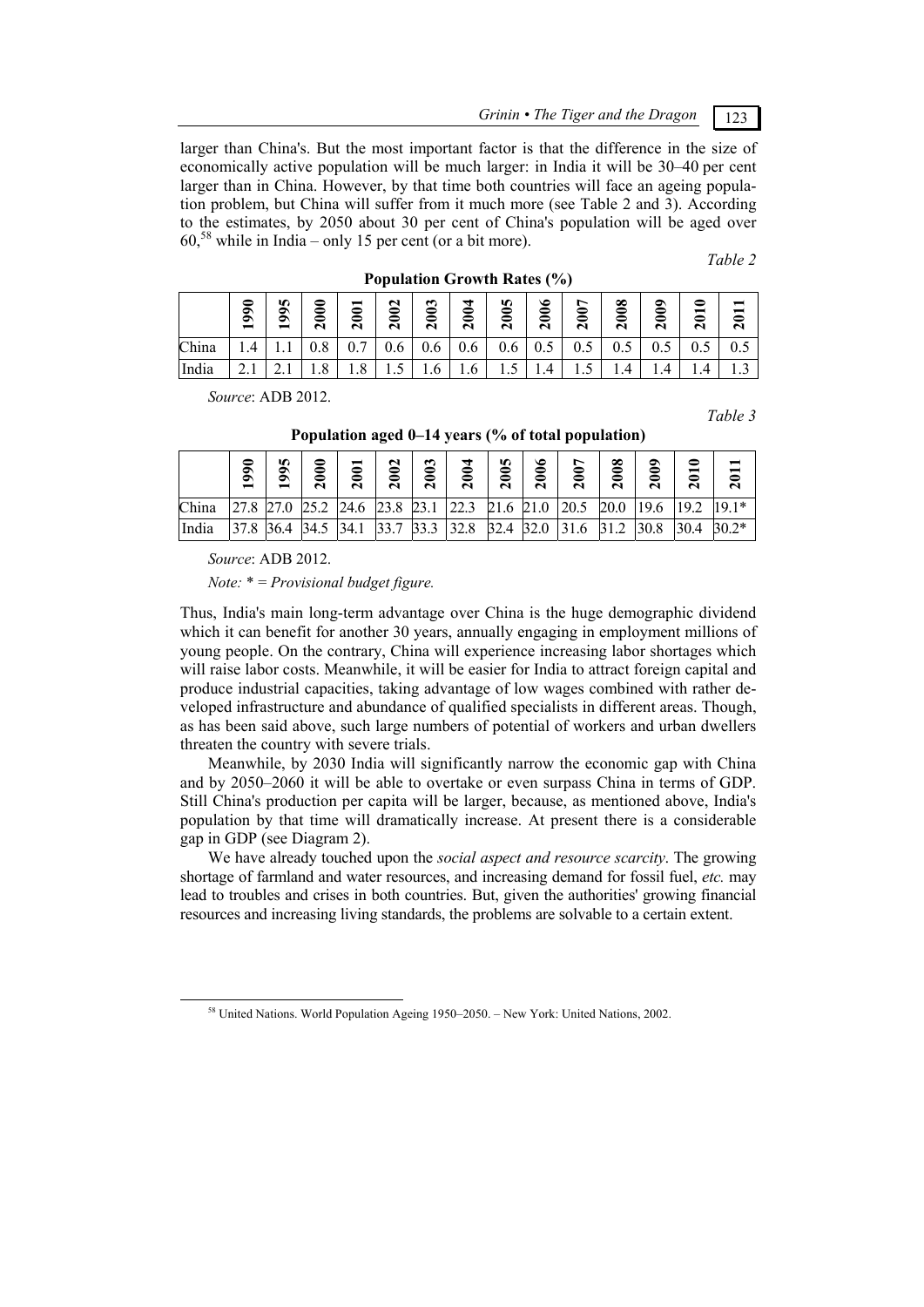

**Diagram 3. Population projections up to 2100 (the UN medium estimates)** 

*Source*: World Population Prospects: The 2010 Revision. URL: http://esa.un.org/ unpd/wpp/index.htm.

### **Conclusion. New Economic Leaders in a World without a Leader**

The analysis of the two giant states' development strategies and their potentials argues for the fact that in the next decades their role (and that of the developing countries as well) will increase, while the influence of the West will diminish. China and India will be certainly among the world leading economies in terms of GDP, but not always in terms of growth rates. As has been said above, China's growth rates will inevitably decelerate (among other things this will be caused by demographic problems). In long-term perspectives, India has more resources to maintain a high growth rate; however, in this respect it will be constrained to yield to some fastgrowing emerging countries.

It is easily arguable that we will face several upsurges in the peripheral countries, while the current leaders' growth rates will decelerate. Besides, globalization will launch a leveling process among developing countries. In other words, new states, currently representing an example of poverty and underdevelopment, could occasionally take the lead in terms of economic growth rates. Today scholars often speak about (and in the next decades will constantly discuss) a number of new fast-growing economies, including Vietnam, Bangladesh, Turkey, Indonesia, and Nigeria *etc.,* which already deprive China of foreign investments and a part of the export market. In addition to the familiar acronyms BRIC and BRICS, many new acronyms appear, formed of combinations of different states. The common point for the states included in such combinations is the forecast of their fast economic growth (though one can find some states almost in every such a list, *e.g.,* Indonesia and Turkey). For example, already in 2005 the Goldman Sachs said about 'Next Eleven'59 that this group of rapidly developing middle-tier countries would collectively overtake the EU-27 in global power by

<sup>&</sup>lt;sup>59</sup> Next Eleven consists of Bangladesh, Egypt, Indonesia, Iran, Mexico, Nigeria, Pakistan, The Philippines, South Korea, Turkey, and Vietnam.